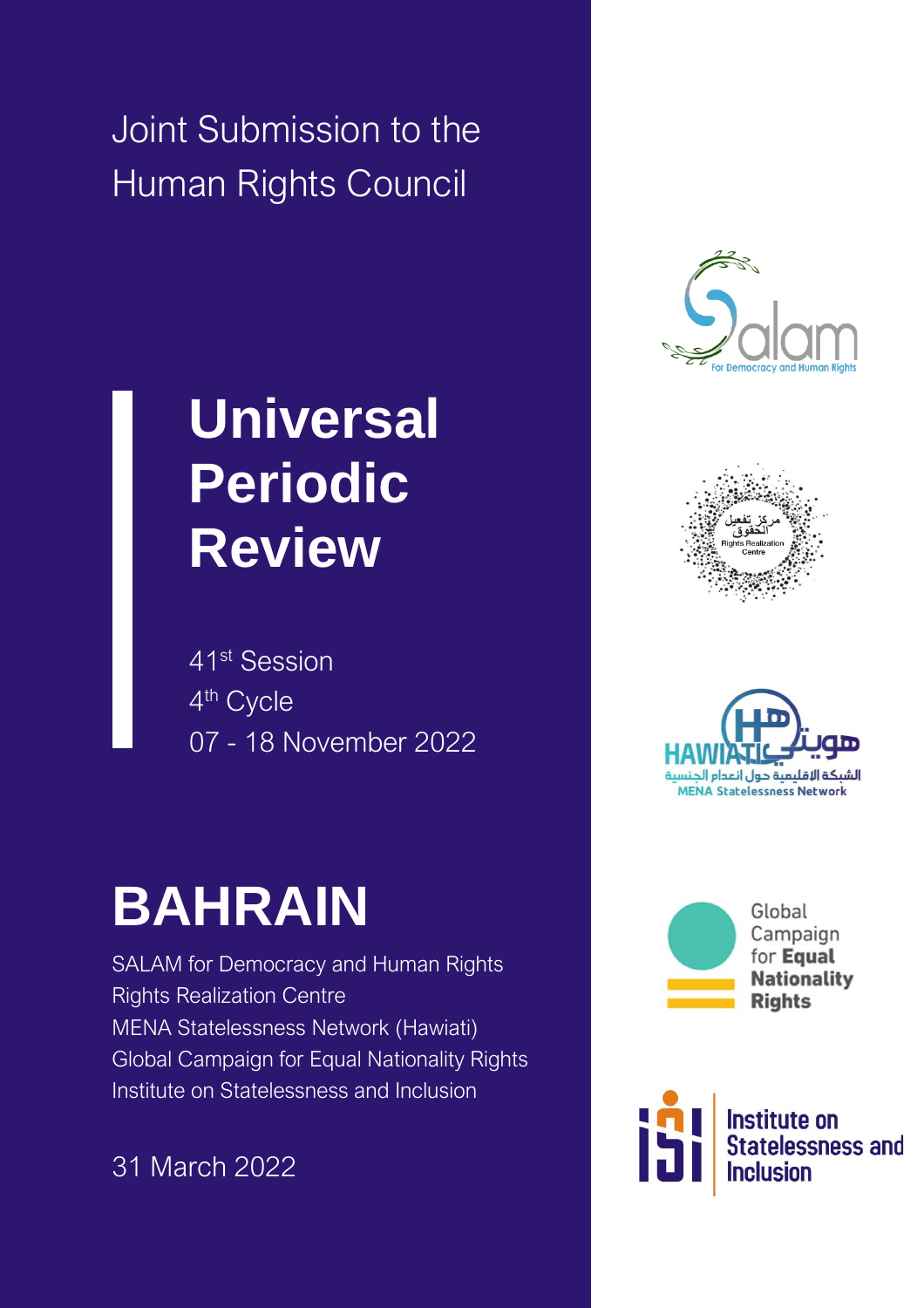### Joint Submission

#### to the Human Rights Council

at the 41st Session

of the Universal Periodic Review.

# **BAHRAIN**

## **Introduction**

- 1. SALAM for Democracy and Human Rights (SALAM DHR),<sup>1</sup> the Rights Realization Centre (RRC),<sup>2</sup> the MENA Statelessness Network (Hawiati),<sup>3</sup> the Global Campaign for Equal Nationality Rights (GCENR),<sup>4</sup> and the Institute on Statelessness and Inclusion (ISI)<sup>5</sup> make this joint submission to the Universal Periodic Review (UPR), on the right to a nationality and human rights challenges pertaining to statelessness in Bahrain.
- 2. **[SALAM for Democracy and Human Rights](https://salam-dhr.org/?lang=en)** (SALAM DHR) is an independent nongovernmental organisation that promotes adherence to international human rights standards and the principles of democracy, including through partnerships. Registered in several European states, it is not able to work in Bahrain, where it nonetheless has members.
- 3. The **[Rights Realization Centre](https://register-of-charities.charitycommission.gov.uk/charity-search/-/charity-details/5103620/charity-overview)** (RRC) is a UK-registered charity that promotes and protects international human rights standards through partnerships with other NGOs but also by way of engagement with governments and corporations.
- 4. The **[MENA Statelessness Network \(Hawiati\)](https://www.hawiati-mena.org/)** is a network that promotes awareness about, and seeks to end statelessness in the Middle East and North Africa (MENA). It bridges actors working on, and interested in, statelessness in MENA; actors and individuals affected by statelessness across the region as well as policy makers.
- 5. The **[Global Campaign for Equal Nationality Rights](https://www.equalnationalityrights.org/)** (GCENR) mobilises international action to end gender discrimination in nationality laws. It executes its mission through its coalition of national, regional, and international organizations and activists, including steering committee members Equality Now, Equal Rights Trust, Family Frontiers, the Institute on Statelessness and Inclusion, Nationality For All, Women's Learning Partnership, and Women's Refugee Commission.
- 6. The **[Institute on Statelessness and Inclusion](https://www.institutesi.org/)** (ISI) is the first and only human rights NGO

<sup>&</sup>lt;sup>1</sup> For more information about SALAM DHR, see: https://salam-dhr.org/?lang=en.

<sup>&</sup>lt;sup>2</sup> For more information about RRC, see: [https://register-of-charities.charitycommission.gov.uk/charity-search/-/charity](https://register-of-charities.charitycommission.gov.uk/charity-search/-/charity-details/5103620/charity-overview)[details/5103620/charity-overview.](https://register-of-charities.charitycommission.gov.uk/charity-search/-/charity-details/5103620/charity-overview)

<sup>&</sup>lt;sup>3</sup> For more information about Hawiati, see: [https://www.hawiati-mena.org/.](https://www.hawiati-mena.org/)

<sup>4</sup> For more information about GCENR, see[: https://www.equalnationalityrights.org/.](https://www.equalnationalityrights.org/) 

<sup>&</sup>lt;sup>5</sup> For more information about ISI, see: https://www.institutesi.org/.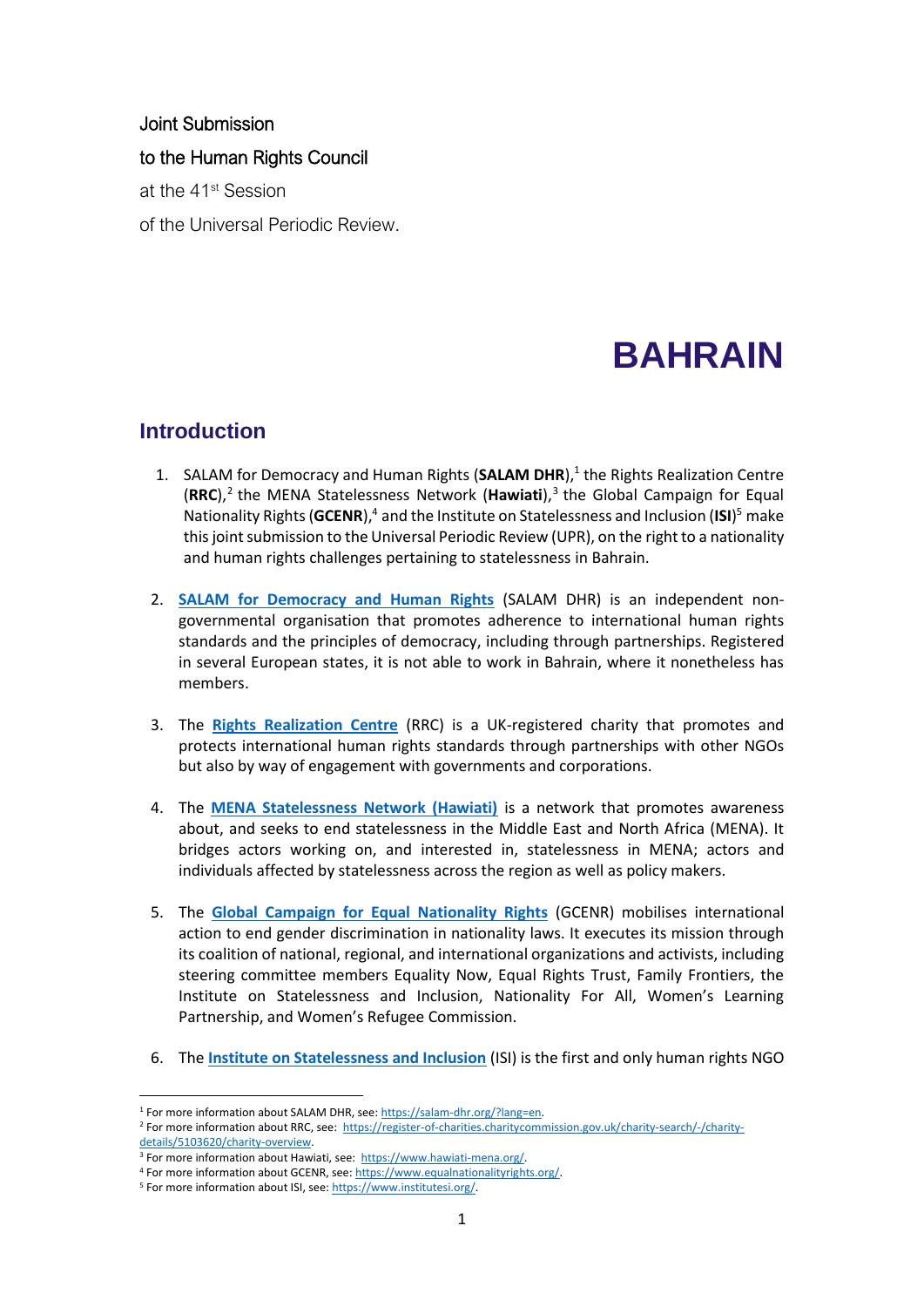dedicated to working on statelessness at the global level. ISI's mission is to promote inclusive societies by realising and protecting everyone's right to a nationality. The Institute has made over 90 countries specific UPR submissions on the human rights of stateless persons. ISI has also compiled summaries of the key human rights challenges related to statelessness in all countries under review under the 23rd to the 40<sup>th</sup> UPR Sessions.

- 7. This submission draws on the research, advocacy and engagement of the co-submitting organisations to focus on the following issues:
	- I. Gender discrimination in Bahrain's nationality law;
	- II. Arbitrary deprivation of nationality and statelessness; and
	- III. Human rights violations faced by stateless people.

# **Previous UPR Reviews of Bahrain**

- 8. Bahrain was previously reviewed during the  $1<sup>st</sup>$  (First Cycle 2008),  $13<sup>th</sup>$  (Second Cycle -2012), and  $36<sup>th</sup>$  (Third Cycle - 2017) sessions of the UPR. $<sup>6</sup>$ </sup>
- 9. In 2008, Bahrain received nine recommendations related to the right to nationality and citizenship. In 2013, six recommendations were made by India, Uruguay, Japan, Norway, Algeria and Sudan regarding nationality and statelessness in relation to gender discrimination, which Bahrain accepted.<sup>7</sup> In 2017, fourteen recommendations on the right to nationality and statelessness were made to Bahrain, seven of which it accepted and the remainder of which it noted. For a full list of relevant recommendations, please see the Annex to this submission.
- 10. Although Bahrain accepted six recommendations on ensuring gender equal nationality rights through national law reforms, a framework to implement these measures remains absent.

# **Bahrain's International Obligations**

11. Bahrain is not a signatory to either the 1954 Convention on the Status of Stateless Persons or the 1961 Convention on the Reduction of Statelessness. However, Bahrain has international obligations to protect the right to a nationality and the rights of stateless persons on the basis of other UN and regional treaties to which it is a party. These include, among others, <sup>8</sup> the International Covenant on Civil and Political Rights (ICCPR - article 24.3), International Covenant on Economic, Social and Cultural Rights (ICESCR - articles. 2.2 and article 3), Convention of the Rights of the Child (CRC - articles 2, 3, 7 and 8), Convention on the Elimination of All Forms of Discrimination against Women (CEDAW - article 9), Convention on the Elimination of All Forms of Racial Discrimination (CERD - article 5(d)(iii)), Convention on the Rights of Persons with

 $6$  For more information about Bahrain under the Universal Periodic Review, see: [https://www.ohchr.org/EN/HRBodies/UPR/Pages/BHindex.aspx.](https://www.ohchr.org/EN/HRBodies/UPR/Pages/BHindex.aspx) 

<sup>7</sup> UN Human Rights Council, 'Report of the Working Group on the Universal Period Review: Bahrain', A/HRC/21/6, (6 July 2012), Recommendation 115.95., available at[: https://www.upr-info.org/sites/default/files/document/bahrain/session\\_13\\_](https://www.upr-info.org/sites/default/files/document/bahrain/session_13_-_may_2012/ahrc216bahraine.pdf) may\_2012/ahrc216bahraine.pdf.

<sup>8</sup> For more information, see[: https://treaties.un.org/Pages/ParticipationStatus.aspx?clang=\\_en.](https://treaties.un.org/Pages/ParticipationStatus.aspx?clang=_en)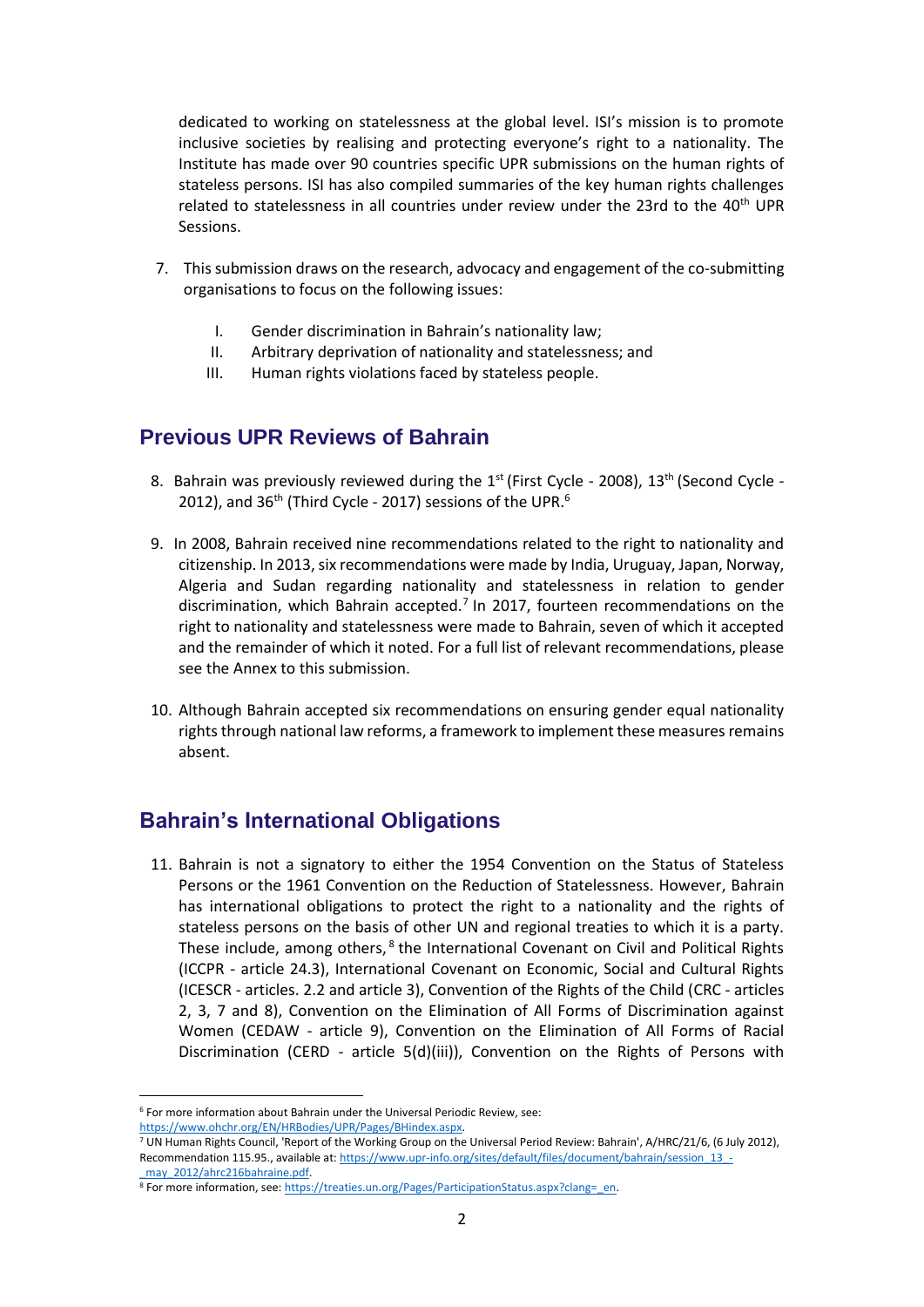Disabilities (CRPD - article 18) and the Convention against Torture and Other Cruel, Inhuman or Degrading Treatment or Punishment (CAT).

- 12. Bahrain has made a number of reservations to CEDAW,<sup>9</sup> including:
	- **Article 2** that the national constitution/legislation embodies the principle of equality between men and women;
	- **Article 9.2** to grant women equal rights with men with respect to the nationality of their children; and
	- **Article 16** to take all appropriate measures to eliminate discrimination against women in all matters relating to marriage and family relations.

Several of these articles are integral to the object and purpose of the Convention. In particular, the CEDAW Committee has stated that articles 2 and 16 are central to the object and purpose of the Convention. The Committee has further stated *"Nationality is critical to full participation in society."*<sup>10</sup> The co-submitting organisations also consider the State's reservation to CEDAW Article 9 to be contrary to the object and purpose of the Convention. As the Committee has clarified: *"Consistent with articles 2, 3 and 24 in particular, the Committee requires that all States parties gradually progress to a stage where, by its resolute discouragement of notions of the inequality of women in the home, each country will withdraw its reservation, in particular to articles 9, 15 and 16 of the Convention."<sup>11</sup>*

- 13. Bahrain has received several recommendations from UN Treaty Bodies and Special Procedures on statelessness and the right to a nationality, particularly on gender discrimination in nationality laws, deprivation of nationality, enjoyment of human rights by stateless people and the ratification of the Statelessness Conventions. For a full list of relevant recommendations, please see the Annex.
- 14. Since 2011, the Special Procedures of the Human Rights Council sent 89 communications to the Bahraini Government regarding a range of human rights concerns. Despite communications by several UN Special Rapporteurs expressing concern pertaining to their mandates, the Government has not given a Special Rapporteur access to the country since 2009.
- 15. Other relevant regional declarations include the Arab Declaration on Belonging and Legal Identity, endorsed by the Arab League Secretariat in 2018.<sup>12</sup> This historic Declaration urges all Arab League Member States to uphold women and men's equal right to confer nationality on their children and spouse and to remove reservations to CEDAW. The Declaration also calls for action to ensure universal birth registration and legal provisions to combat childhood statelessness. A number of other regional instruments also include provisions relevant to every person's right to nationality without discrimination and gender equality, including the Covenant on the Rights of the Child in Islam, the Universal Islamic Declaration of Human Rights and the Arab Charter on Human Rights.

<sup>9</sup> For more information, see[: https://treaties.un.org/pages/ViewDetails.aspx?src=IND&mtdsg\\_no=IV-8&chapter=4&clang=\\_en](https://treaties.un.org/pages/ViewDetails.aspx?src=IND&mtdsg_no=IV-8&chapter=4&clang=_en) <sup>10</sup> Committee on the Elimination of Discrimination Against Women, 'CEDAW General Recommendation No. 21: Equality in Marriage and Family Relations', (1994), available at: https://www.refworld.org/docid/48abd52c0.html.

<sup>&</sup>lt;sup>11</sup> Committee on the Elimination of Discrimination Against Women, 'CEDAW General Recommendation No. 21: Equality in Marriage and Family Relations', (1994), available at: [https://www.refworld.org/docid/48abd52c0.html.](https://www.refworld.org/docid/48abd52c0.html)  <sup>12</sup> League of Arab States, 'Arab Declaration on Belonging and Legal Identity', available at: [https://www.refworld.org/docid/5a9ffbd04.html.](https://www.refworld.org/docid/5a9ffbd04.html)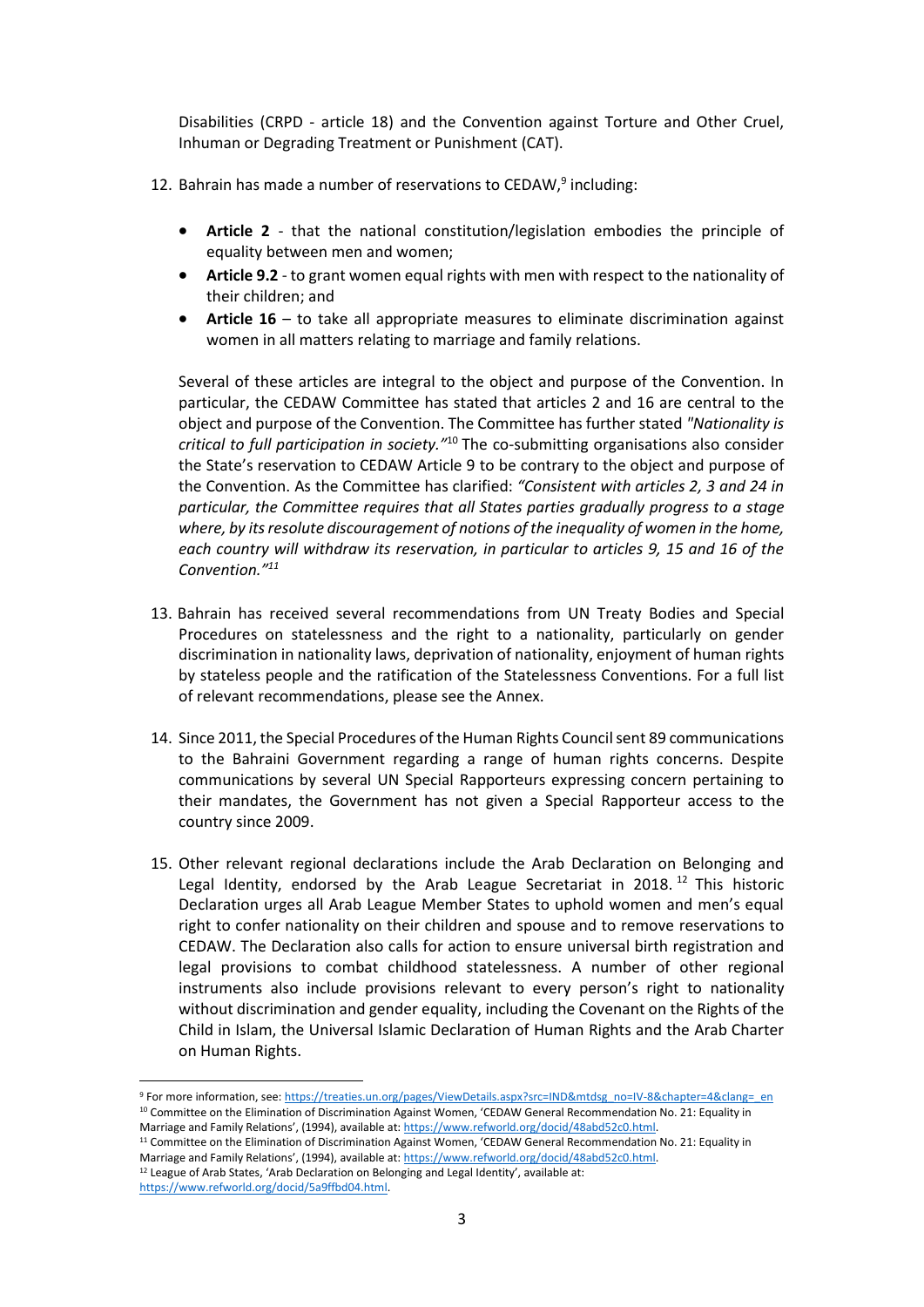# **Snapshot of the Right to a Nationality and Statelessness in Bahrain**

- 16. Statelessness is most often caused and perpetuated by discrimination on various grounds such as gender, race, ethnicity, disability and socio-economic status. In 25 countries including Bahrain, women cannot pass their nationality to their child on an equal basis as men, which can leave children stateless. Domestic laws in Bahrain perpetuate the risk of statelessness, discriminate on the basis of gender, and contribute to violence against women and children. While Bahraini men have the automatic right to confer nationality on their children and may confer nationality on their noncitizen spouse, Bahraini women are denied this right, resulting in wide-ranging human rights violations and undermining women's equal citizenship.
- 17. Bahrain has witnessed a deteriorating human rights situation and a continuation of repression since the 2011 uprising. Arbitrary arrests have been carried out on a regular basis over the past several years, and security forces have continued a pattern of torture, ill-treatment and sexual harassment during arrests, in detention and prisons. The death penalty is being used against citizens convicted in unfair trials, marred by serious due process violations and allegations of torture. $^{13}$  All independent press has been banned, the judiciary is not independent, trials are not fair and do they meet the standards of international law. Civilians have been tried before military courts and many prisoners' confessions have been extracted under torture. Security forces enjoy a culture of impunity, while the government continues to abuse laws, ostensibly to protect society from terrorist acts; a pretext that is used to justify and legitimise authoritarian and regressive practices against citizens.<sup>14</sup>
- 18. One such practice, which has a devastating impact on individual rights, families and even future generations, is that of citizenship deprivation. While Bahrain has regulated deprivation of nationality in national law as a punitive measure since 1963, and it has been a tool of political repression for decades, the 2011 non-violent mass protests led to a dramatic increase in citizenship stripping practices. Since 2012, the government has engaged in indiscriminate arbitrary revocations of nationality as a tool of oppression, unlawfully targeting political opposition leaders, human rights activists, journalists, academics, religious scholars and even people who do not have any religious or political affiliation. These arbitrary nationality deprivations were carried out through various means – through royal decrees, judicial rulings and ministerial orders, often without any legal basis, with subsequent legislative amendments being introduced to create an illusion of lawfulness.<sup>15</sup>
- 19. 985 Bahraini citizens have had their nationality revoked since 2012; 970 of who were politicians, particularly from Bahrain's opposition originally from the Shi'a demographic group, and activists.<sup>16</sup> Subsequent crackdowns by Bahrain's authorities heralded a new phase of the practice of political deprivation of nationality, where mass revocations

<sup>13</sup> *Bahrain: A Deepening Spiral of Repression*, SALAM for Democracy and Human Rights, 2018, available at[: https://salam](https://salam-dhr.org/salam-dhr-publishes-its-annual-report-on-the-human-rights-situation-in-bahrain/)[dhr.org/salam-dhr-publishes-its-annual-report-on-the-human-rights-situation-in-bahrain/.](https://salam-dhr.org/salam-dhr-publishes-its-annual-report-on-the-human-rights-situation-in-bahrain/)

<sup>&</sup>lt;sup>14</sup> For more information on the latest human rights violations in Bahrain, please visit Salam DHR's website[: https://salam](https://salam-dhr.org/?lang=en)[dhr.org/?lang=en.](https://salam-dhr.org/?lang=en) 

<sup>15</sup> Salam Democracy for Human Rights, Hawiati, Institute on Statelessness and Inclusion, 'Arbitrary Revocation of Nationality in Bahrain - A Tool of Oppression', available at: [https://files.institutesi.org/Arbitrary\\_Revocation\\_of\\_Nationality\\_in\\_Bahrain.pdf.](https://files.institutesi.org/Arbitrary_Revocation_of_Nationality_in_Bahrain.pdf) <sup>16</sup> Salam for Democracy and Human Rights, "I am Bahraini", available at: [https://www.anabahraini.org/.](https://www.anabahraini.org/)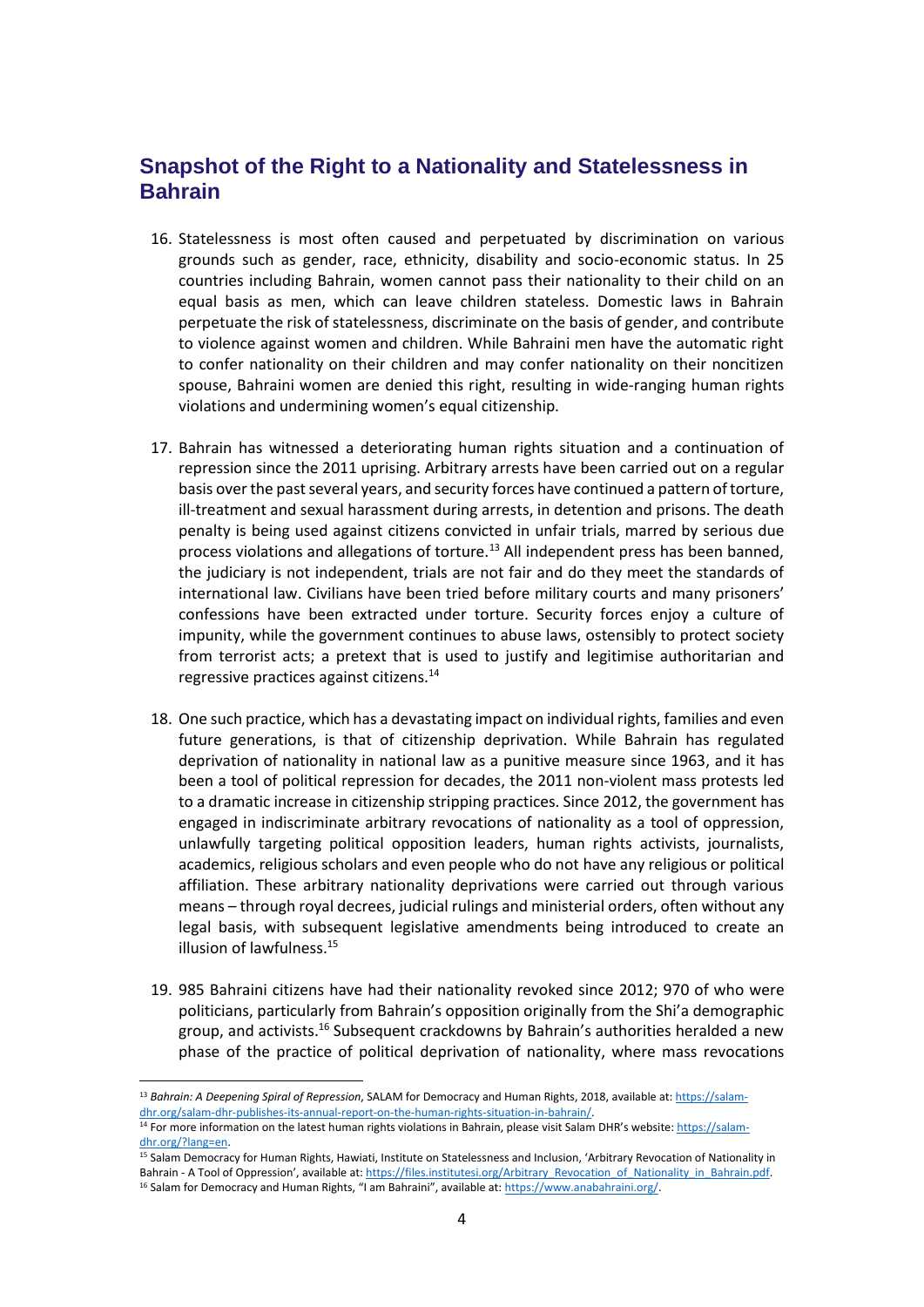became a quasi-legislative instrument of performing social and political purges.

- 20. In 2012, numerous opposition politicians and activists were stripped of their nationality while they were abroad. In many cases, such as that of former MPs Jawad and Jalal Fairooz, this left them stateless and stranded. For instance, on 15 May 2018, a Bahraini criminal court stripped nationality from 115 individuals for being deemed members of a terrorist group in a mass trial and they were sentenced to prison in Bahrain.<sup>17</sup> The fact that the vast majority of those who have had their citizenships stripped are from the Shi'a community, suggests sectarian motivations behind this practice in Bahrain. The consequences for victims within Bahrain are arguably more severe. Upon revocation of citizenship, such persons become irregular non-citizens. In most cases, they are arrested and detained, where they are coerced, including through torture and ill-treatment in Bahrain. Soon after, they are deported.<sup>18</sup>
- 21. There has been some improvement following the Third UPR Cycle regarding revocation of citizenship via Royal Decree which appears to have been restricted. Since 1 January 2018, all known citizenship stripping decisions have been handed down by civil or military courts.<sup>19</sup> Under these amendments, the King and the judiciary claim that they no longer have the power to unilaterally strip Bahrainis of their citizenship for the purpose of national security or terrorism. In April 2019, King Hamad bin Isa Al Khalifa restored Bahraini citizenship to 551 individuals and the power to strip nationality was restricted to the Cabinet.<sup>20</sup> Prior to this, arbitrary nationality deprivations were carried out through various means – through royal decrees, judicial rulings, and ministerial orders, often without any legal basis, with subsequent legislative amendments being introduced to create an illusion of lawfulness.
- 22. These reforms have not in practice rectified the issues of citizenship deprivation and statelessness. Human Rights Watch has documented widespread fair trial violations in both court systems, especially during interrogation, and allegedly coerced confessions.<sup>21</sup> Further, the mechanisms that enable the arbitrary removal of nationality still remain in place and those responsible for their use as a means of political repression are not subject to any form of accountability.
- 23. Despite the restoration of citizenship to 551 individuals, 434 people whose nationality was stripped remain without Bahraini citizenship, many of them stateless. On the basis of known figures (and acknowledging the lack of data in relation to this practice), Bahrain's prolific use of revocation of nationality, especially towards members of the political opposition, has placed it as the global leader in the practice of citizenship deprivation over the past decade.<sup>22</sup>

<sup>&</sup>lt;sup>17</sup> Human Rights Watch, "Bahrain: Hundreds Stripped of Citizenship", (27 July 2018), available at: [https://www.hrw.org/news/2018/07/27/bahrain-hundreds-stripped-citizenship.](https://www.hrw.org/news/2018/07/27/bahrain-hundreds-stripped-citizenship) 

<sup>18</sup> "Bahrain: New Deportations of Nationals", *Human Rights Watch,* (4 February 2018), available at:

[https://www.hrw.org/news/2018/02/04/bahrain-new-deportations-nationals.](https://www.hrw.org/news/2018/02/04/bahrain-new-deportations-nationals)

<sup>&</sup>lt;sup>19</sup> Salam Democracy for Human Rights, Hawiati, Institute on Statelessness and Inclusion, 'Arbitrary Revocation of Nationality in Bahrain - A Tool of Oppression', p. 22, available at:

https://files.institutesi.org/Arbitrary\_Revocation\_of\_Nationality\_in\_Bahrain.pdf.

<sup>&</sup>lt;sup>20</sup> Salam for Democracy and Human Rights, "Decade of Oppression: Authoritarianism in Bahrain 2011-2021", (2021), p 84, available at[: https://salam-dhr.org/?p=4309.](https://salam-dhr.org/?p=4309)

<sup>&</sup>lt;sup>21</sup> Human Rights Watch, "Bahrain: Hundreds Stripped of Citizenship", (27 July 2018), available at:

<https://www.hrw.org/news/2018/07/27/bahrain-hundreds-stripped-citizenship>; Human Rights Watch, "Bahrain: proposed Military Trials of Civilians", (February 23 2017), available at: [https://www.hrw.org/news/2017/02/23/bahrain-proposed](https://www.hrw.org/news/2017/02/23/bahrain-proposed-military-trials-civilians)[military-trials-civilians.](https://www.hrw.org/news/2017/02/23/bahrain-proposed-military-trials-civilians) 

<sup>&</sup>lt;sup>22</sup> Institute on Statelessness and Inclusion and Global Citizenship Observatory, 'Instrumentalising Citizenship in the Fight Against Terrorism. A Global Comparative Analysis of Legislation on Deprivation of Nationality as a Security Measure', (March 2022), available at: https://files.institutesi.org/Instrumentalising\_Citizenship\_Global\_Trends\_Report.pdf.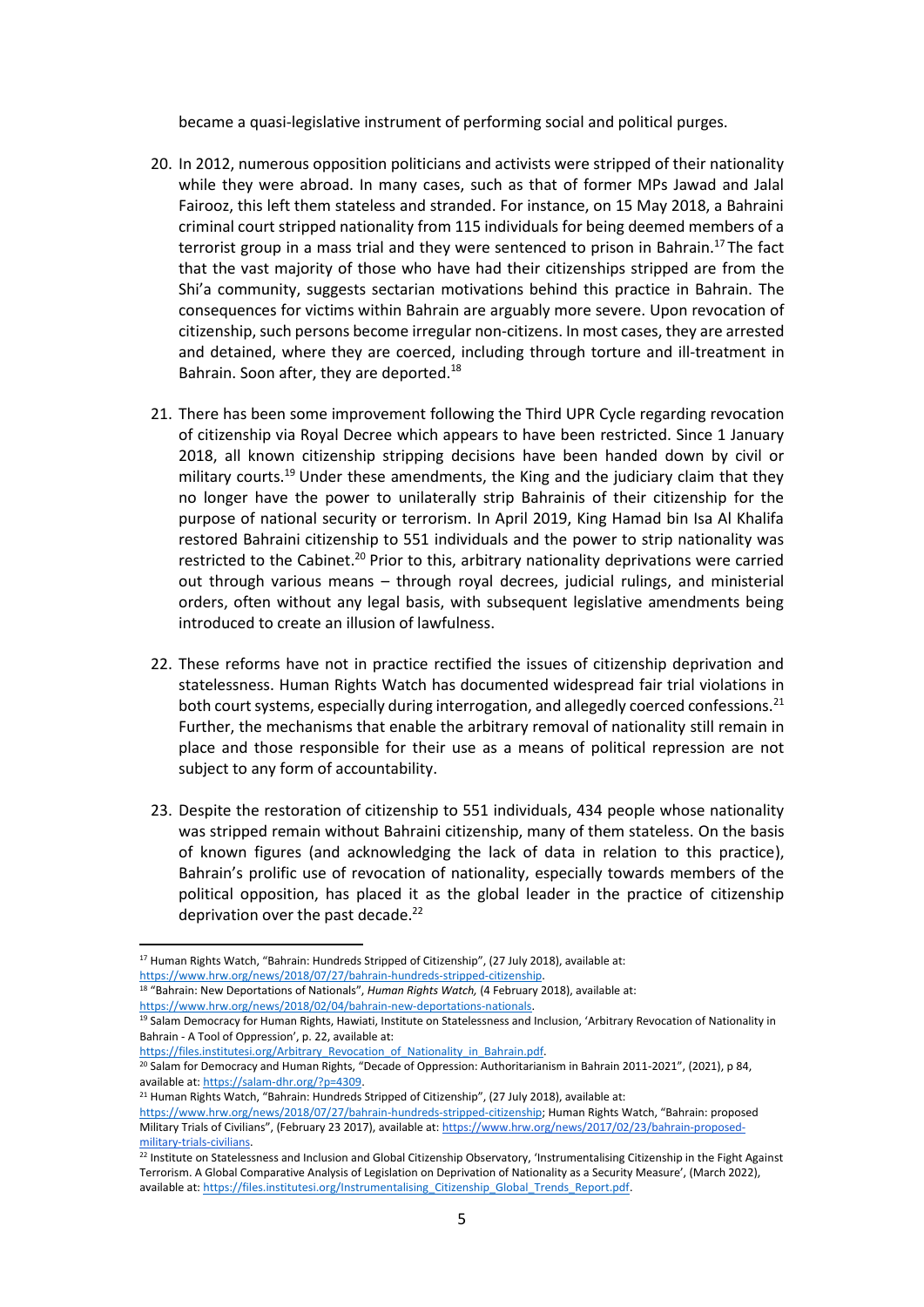# **Issue I – Gender Discrimination in Bahrain's Nationality Law**

24. The Constitution of Bahrain enshrines equality for women and men. However, Bahrain's Citizenship Act of 1963, as amended, denies Bahraini women the right to confer their nationality on their children, leaving children vulnerable to statelessness. Under Article 4 of the Citizenship Act:

*Anyone shall be regarded a Bahraini national, if:*

*(A) Was born in Bahrain after the effective date of this act and his father was a Bahraini at the time of birth.* 

*(B) Born outside Bahrain, after the effective date of this Act, and his father was a Bahraini national at the time of birth provided that this father or the grandfather was born in Bahrain.* 

*(C) Born in Bahrain or abroad, after the effective date of this Act, and his mother, at the time of birth was a Bahraini national provided that father was unknown, without nationality or fatherhood was not substantiated.* 

In other words, unless the child's father is unknown, stateless, or has repudiated/not acknowledged the child, Bahraini women do not have the right to confer their citizenship on their children. Also, if the father's nationality changes, his children may cease to be citizens without consideration of the Bahraini mother's nationality.<sup>23</sup>

- 25. Furthermore, Bahraini men have the right to confer citizenship on a non-citizen spouse, a right denied Bahraini women. According to Paragraph 2 of Article 7 of the Citizenship Act, women who acquired Bahraini nationality through marriage, may be stripped of their nationality upon the divorce. $24$
- 26. Although Law (35) of 2009 mandates that children of Bahraini women married to nonnationals are exempt from residency, health care, and educations fees, on an equal basis with citizens, inequality persists with the children of Bahraini citizens denied equal access to university scholarships, employment, and housing that is granted to the children of Bahraini men. The children and spouses of Bahraini women must apply for residency permits to reside in the country with their mother/spouse. Upon reaching the age of majority, the non-citizen children of Bahraini women must obtain a work sponsor to remain in the country, otherwise they may be deported – even if they were born and raised in Bahrain. The non-citizen children of Bahraini women are often unable to access their inheritance, including the family home, due to restrictions on property ownership by foreigners. Bahraini women married to foreigners whose families are suffering financial hardships are also denied financial support, which is provided to low-income Bahrainis, simply because they are married to a foreigner.
- 27. Gender discrimination in Bahrain's nationality law contributes to the root cause of gender-based violence (GBV) by undermining women's equal status in society.<sup>25</sup> The

<sup>&</sup>lt;sup>23</sup> Equality Now, 'The State We're In: Ending Sexism in Nationality Laws', (January 2016), available at: [https://live-equality](https://live-equality-now.pantheonsite.io/wp-content/uploads/2021/11/NationalityReport_EN_2016.pdf)now.pantheonsite.io/wp-content/uploads/2021/11/NationalityReport\_EN\_2016.pdf. <sup>24</sup> Ibid.

<sup>25</sup> Global Campaign for Equal Nationality Rights, 'The Impact of Gender Discrimination in Nationality Laws on Gender-Based Violence', (September 2020), available at: [https://equalnationalityrights.org/images/zdocs/Impact-of-Gender-Discrimination](https://equalnationalityrights.org/images/zdocs/Impact-of-Gender-Discrimination-in-Nationality-Laws-on-Gender-Based-Violence.pdf)[in-Nationality-Laws-on-Gender-Based-Violence.pdf.](https://equalnationalityrights.org/images/zdocs/Impact-of-Gender-Discrimination-in-Nationality-Laws-on-Gender-Based-Violence.pdf)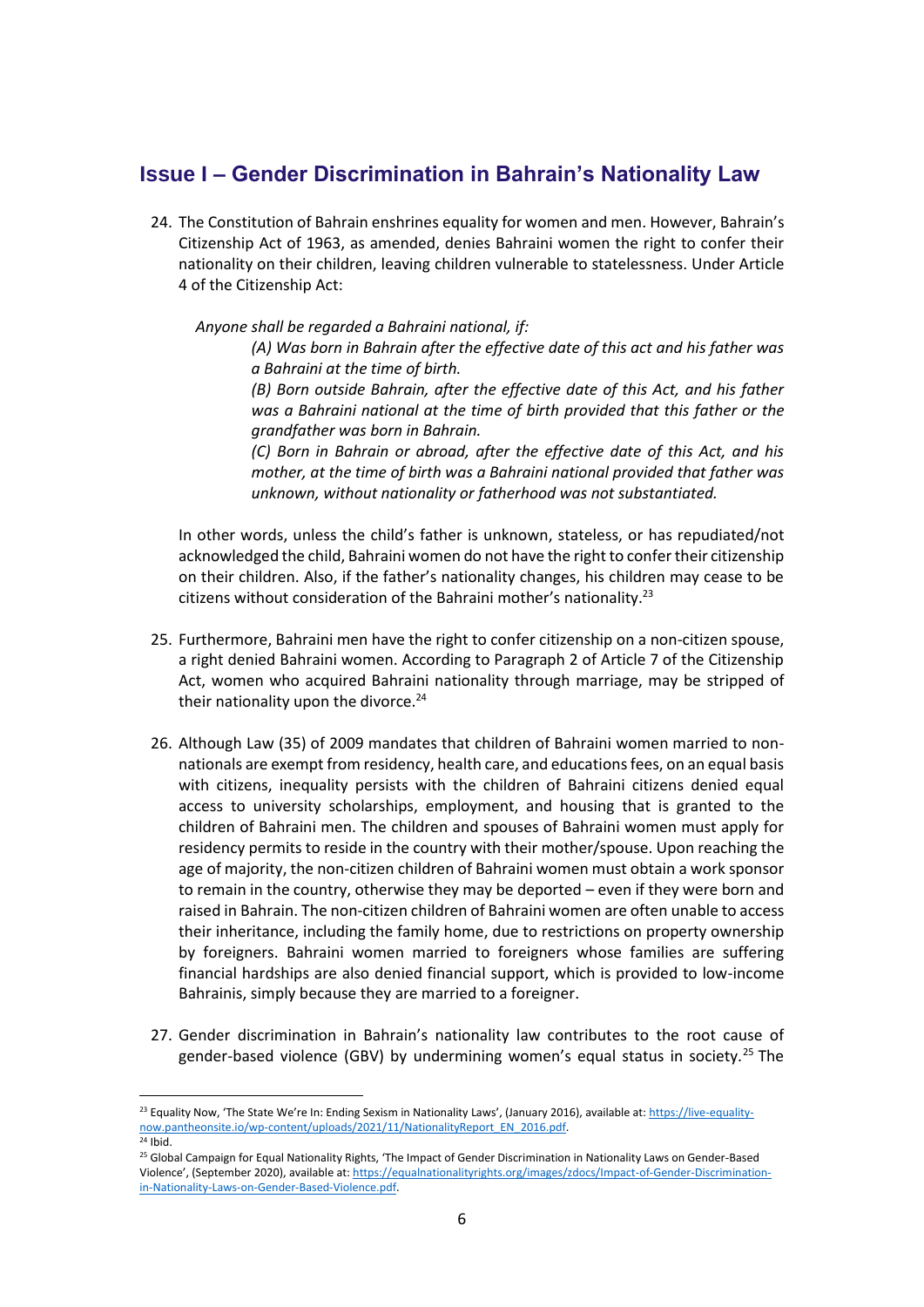nationality law contributes to GBV in other ways, including by increasing obstacles faced by women seeking to leave an abusive relationship, when their or their children's nationality is dependent upon an abusive spouse. For example, as naturalised Bahraini women may lose their nationality upon divorce, they face the risk of being deported from the country and separated from their children, if they end an abusive marriage. Stateless girls are at increased risk of child marriage, with some families viewing marriage as the only way to secure citizenship and residency rights for undocumented girls. Stateless women and girls are also at an increased risk of human trafficking.<sup>26</sup>

- 28. While the co-submitters are deeply concerned by wide-ranging gender discrimination in law and practice in Bahrain, in addition to those pertaining to nationality rights, we draw particular attention here to Article 353 of the Penal Code, which promotes impunity for rape by permitting the rapist to avoid punishment if the perpetrator marries the victim. The combination of provisions such as Article 353 and gender discrimination in Bahrain's nationality law, which ascribes women a second-class citizenship status, demonstrates the State's role in perpetuating violence against women.
- 29. Funding cuts for women's organizations have also inhibited civil society's ability to advocate for women's equal rights and support those in vulnerable situations. In June 2016, the Bahraini Government cut funding for thirteen women's rights NGOs, including a charity that provided support for victims of domestic abuse.<sup>27</sup>

### **Issue II – Arbitrary Deprivation of Nationality and Statelessness**

- 30. Under international law, states have traditionally had broad discretion in the regulation of nationality matters. This is not, however, an absolute discretion. The prerogatives of states in nationality matters has been gradually limited by the evolution of human rights law. Specifically, while states have relatively greater discretion in relation to setting rules and criteria for the acquisition of citizenship (subject to some limitations), a number of international standards and principles must be adhered to in relation to deprivation of citizenship.<sup>28</sup>
- 31. The *Principles on Deprivation of Nationality as a National Security Measure,*<sup>29</sup> and the *UNHCR Guidelines on Statelessness No 5: Loss and Deprivation of Nationality*<sup>30</sup> provide

<sup>28</sup> 'Principles on Deprivation of Nationality as a National Security Measure', (March 2020), Principle 2.1.2, available at: [https://files.institutesi.org/PRINCIPLES.pdf.](https://files.institutesi.org/PRINCIPLES.pdf) 'Commentary to the Principles on Deprivation of Nationality as a National Security Measure', (March 2022), para. 7 and 8, available at[: https://files.institutesi.org/Principles\\_COMMENTARY.pdf.](https://files.institutesi.org/Principles_COMMENTARY.pdf)  <sup>29</sup> 'Principles on Deprivation of Nationality as a National Security Measure', (March 2020). Available at:

 $26$  Ibid.

<sup>27</sup> "Women's groups accuse Bahrain of cutting funds on political grounds", *Middle East Eye,* (24 June 2016), available at: [https://www.middleeasteye.net/news/womens-groups-accuse-bahrain-cutting-funds-political-grounds.](https://www.middleeasteye.net/news/womens-groups-accuse-bahrain-cutting-funds-political-grounds)

[https://files.institutesi.org/PRINCIPLES.pdf.](https://files.institutesi.org/PRINCIPLES.pdf) The Principles were developed over a 30-month research and consultation period, with input from more than 60 leading experts in the fields of human rights, nationality and statelessness, counter-terrorism, refugee protection, child rights, migration and other related areas, in a process facilitated by ISI in collaboration with the Open Society Justice Initiative and with support from the Asser Institute and Ashurst LLP. At the time of submission, they have been endorsed by over 110 individual experts and organisations, including leading academics, UN Special Rapporteurs and Treaty Body members, litigators, judges, parliamentarians and diplomats.

<sup>&</sup>lt;sup>30</sup> UN High Commissioner for Refugees (UNHCR), Guidelines on Statelessness No. 5: Loss and Deprivation of Nationality under Articles 5-9 of the 1961 Convention on the Reduction of Statelessness, (May 2020), HCR/GS/20/05, available at:

[https://www.refworld.org/docid/5ec5640c4.html.](https://www.refworld.org/docid/5ec5640c4.html) The Guidelines provide authoritative guidance on the interpretation of Articles 5 – 9 of the1961 Convention on the Reduction of Statelessness. They draw on the Summary Conclusions of the Expert Meeting on Interpreting the 1961 Statelessness Convention and Avoiding Statelessness Resulting from Loss and Deprivation held in Tunis, Tunisia on 31 October-1 November 2013 ("Tunis Conclusions") and the Expert Meeting on Developments related to Deprivation of Nationality held in Geneva, Switzerland on 5-6 December 2018.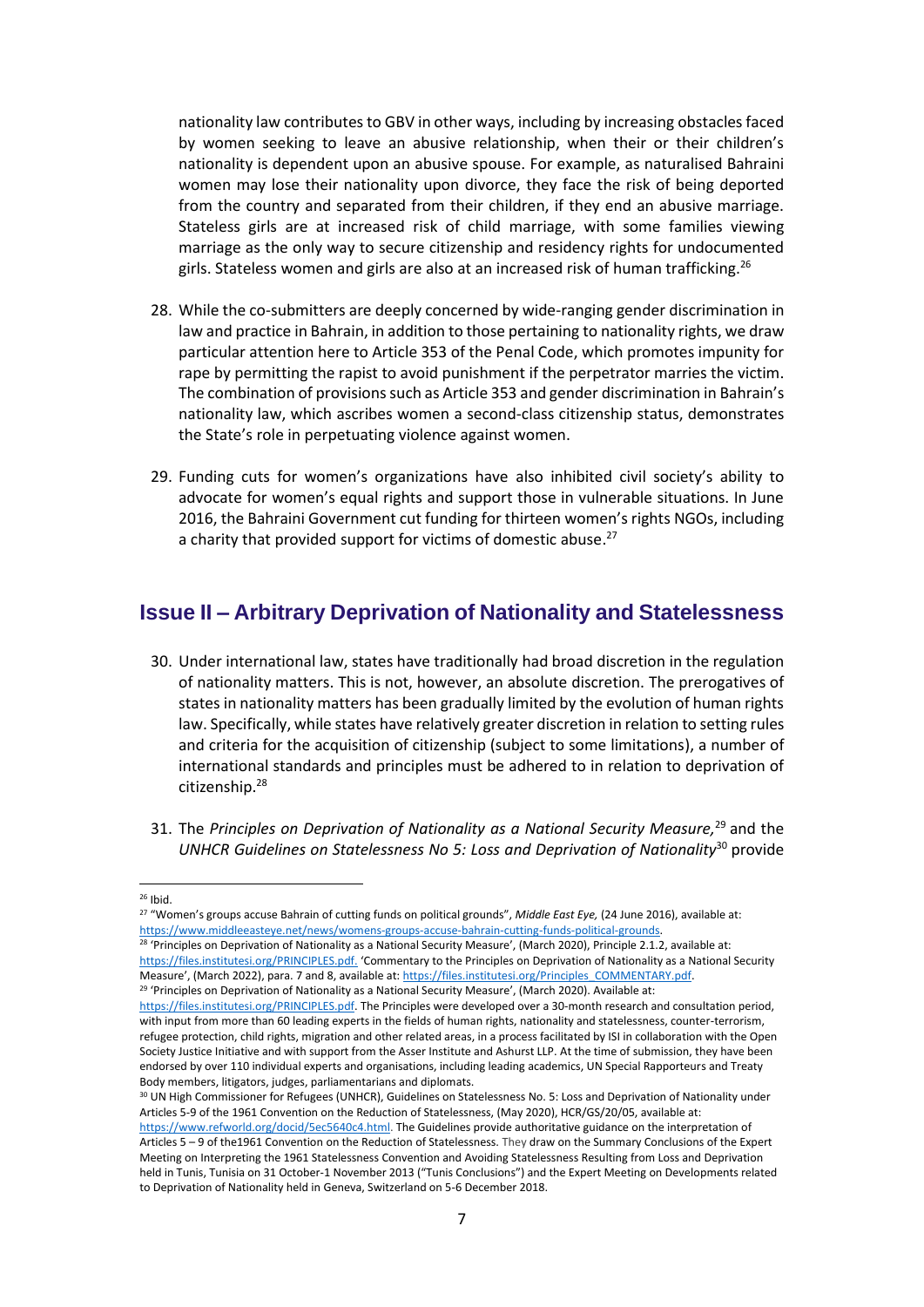important guidance on the question of deprivation of nationality; the former, from a wider international law perspective, and the latter, more specifically in relation to the 1961 Convention.

- 32. The **Principles** restate or reflect international law and legal standards under the UN Charter, treaty law, customary international law, general principles of law, judicial decisions and legal scholarship, regional and national law and practice. They articulate the international law obligations of States and apply to all situations in which States take or consider taking steps to deprive a person of nationality as a national security measure. 31
- 33. According to the analysis of international law standards presented in the **Principles,**  state discretion in relation to deprivation of nationality is subject to the individual right to nationality, $3^2$  the prohibition of arbitrary deprivation of nationality,  $3^3$  the prohibition of discrimination<sup>34</sup> and the obligation to avoid statelessness.<sup>35</sup> Furthermore, the impact of nationality deprivation on the enjoyment of other human rights, humanitarian and refugee law obligations and standards must be taken into consideration when assessing the legality of citizenship deprivation. These include, the right to enter and remain in one's own country, the prohibition of *refoulement*, the prohibition of torture and cruel, inhuman or degrading treatment or punishment, the liberty and security of the person the right to private and family life; legal personhood and the rights of the child.<sup>36</sup> Any measures to deprive nationality must also comply with due process safeguards and the right to a fair trial.<sup>37</sup>
- 34. As will be elaborated below, Bahrain's practice in relation to citizenship deprivation falls far short of its international obligations and the international law standards collated together in the **Principles**. Bahraini law policy and practice is arbitrary, discriminatory, doesn't include a safeguard against statelessness, does not comply with standards of due process and fair trial, and directly causes a range of other acute human rights violations. While we present a summary of the current situation below, for a more comprehensive overview, please see the 2021 report of SALAM, Hawiati and ISI: **'Arbitrary Revocation of Nationality in Bahrain - A Tool of Oppression'**<sup>38</sup>
- 35. After the uprisings in 2011 with demands for democratisation in Bahrain, several amendments to key legislative texts regarding Bahrain's nationality law have been passed. Pursuant to Article 10 of the 1963 Bahraini nationality law (as amended in 2019),

<sup>&</sup>lt;sup>31</sup> A detailed Commentary to the Principles provides an in-depth analysis and overview of the international law norms and standards, which underlie the Principles. This Commentary can be found here: [https://files.institutesi.org/Principles\\_COMMENTARY.pdf.](https://files.institutesi.org/Principles_COMMENTARY.pdf)

<sup>32</sup> Human Rights Council Resolution 7/10, Human rights and arbitrary deprivation of nationality, UN Doc A/HRC/RES/7/10 (27 March 2008); Human Rights Council Resolution 10/13, Human rights and arbitrary deprivation of nationality, UN Doc A/HRC/RES/10/13 (26 March 2009); Human Rights Council Resolution 13/2, Human rights and arbitrary deprivation of nationality, UN Doc A/HRC/RES/13/2 (24 April 2010); Human Rights Council Resolution 20/4, The right to a nationality: women and children, UN Doc A/HRC/RES/20/4 (16 July 2012); Human Rights Council Resolution 20/5, Human rights and arbitrary deprivation of nationality, UN Doc A/HRC/RES/20/5 (16 July 2012); Human Rights Council Resolution 26/14, Human rights and arbitrary deprivation of nationality, UN Doc A/HRC/RES/26/14 (11 July 2014); Human Rights Council Resolution 32/5, Human rights and arbitrary deprivation of nationality, UN Doc A/HRC/RES/32/5 (15 July 2016).

<sup>33</sup> Principles on Deprivation of Nationality as a National Security Measure, March 2020. Available at: [https://files.institutesi.org/PRINCIPLES.pdf.,](https://files.institutesi.org/PRINCIPLES.pdf) Principle 7. See also, the Draft Commentary to the Principles, available at: [https://files.institutesi.org/Principles\\_COMMENTARY.pdf.](https://files.institutesi.org/Principles_COMMENTARY.pdf)

<sup>&</sup>lt;sup>34</sup> Ibid Principle 6.

<sup>&</sup>lt;sup>35</sup> Ibid Principle 5. <sup>36</sup> Ibid Principle 9.

<sup>37</sup> Ibid Principle 8

<sup>&</sup>lt;sup>38</sup> Salam Democracy for Human Rights, Hawiati, Institute on Statelessness and Inclusion, 'Arbitrary Revocation of Nationality in Bahrain - A Tool of Oppression', available at: [https://files.institutesi.org/Arbitrary\\_Revocation\\_of\\_Nationality\\_in\\_Bahrain.pdf.](https://files.institutesi.org/Arbitrary_Revocation_of_Nationality_in_Bahrain.pdf)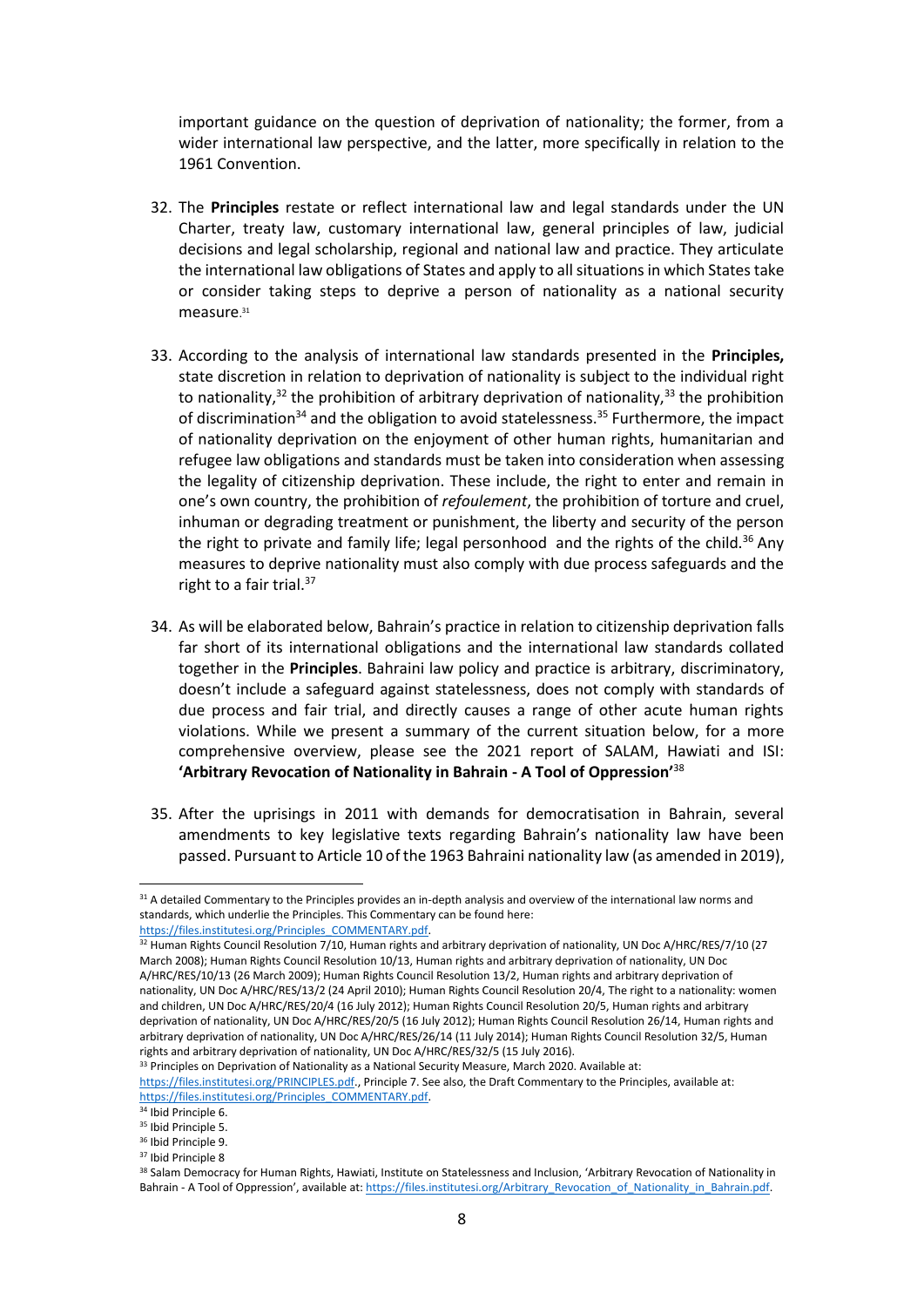all power to revoke nationality in national security context currently sits with the Minister of Interior (subject to Cabinet approval), who has wide discretion to act, and is not subject to any judicial oversight.<sup>39</sup> Nationality can be revoked in the following circumstances:

- *a) If they entered the military service of a foreign country and remained in it despite the order issued by the government of the Kingdom of Bahrain to leave it.*
- *b) If they aid or become involved in the service of an enemy state.*
- *c) If they cause harm to the interests of the Kingdom or act in contradiction to the duty of loyalty to it.*
- 36. In particular, the conditions that must be met under paragraph c are vague and subject to wide interpretation, providing leeway for authorities to determine what acts cause damage to state security. Decree No. 20 of 2013 amending certain provisions of law No. 58 of 2006 on protection society from terrorist acts exclusively addresses terrorism and provides further specificity to Article 10(c) of the 1963 nationality law. Conviction of terrorism-related crimes *stipulated in Arts. (5) - (9), (12) & (17) of Law No. (58) of 2006*  can result into nationality revocation. The crimes include, hijacking means of transportation for terrorist attacks, compelling a person to join a terrorist group or organisation, training people for terrorist purposes, using or running an organisation for terrorist crimes, communication or working for an organisation outside of the country to carry out terrorist attacks inside Bahrain, and inciting people to commit a terrorist activity. However, this list is not exhaustive and provides authorities wide discretionary power to target political opponents and dissidents.
- 37. 2014's amendments to the Bahraini Nationality Law were especially impactful, as the Cabinet, particularly the Minister of Interior, has authority to strip citizens of their nationality for terrorist offences which are treated as criminal cases under the Anti-Terrorism Law of 2006 and Articles 155 and 168 of the Penal Code. Terror grounds are then being employed widely and spuriously to strip individuals of their Bahraini nationality as they are perceived to be a threat to national security. However, Bahrain's definition of terrorism is extraordinarily vague, while being broad in its scope of prosecution. Former MPs and activists have been charged under the Code for engaging in peaceful protests as well as practices that are ostensibly guaranteed by Bahrain's constitution, such as criticising the police and armed forces.
- 38. In 2015, the US Central Intelligence Agency (CIA) claimed that while they believed there are terrorism cases that involve violent acts against security services in Bahrain, they have concerns that Bahrain utilizes counterterrorism laws and punishments – specifically citizenship stripping – to prosecute and harass individuals for their criticism of the Government. <sup>40</sup> The Bahraini Ministry of Interior and other security entities routinely act on their own wide interpretations of these ambiguous legal provisions, imposing ad hoc bans on evolving forms of activism or dissent against new Government policies, from criticism of *"the approach Bahrain has taken [in the Yemen conflict]"* since

<sup>&</sup>lt;sup>39</sup> Decree No. 16 of 2019 on amending Bahraini Nationality Law of 1963, Article 10.

<sup>40</sup> United States State Department Country Report Terrorism in Bahrain 2014 (footnote 168); A. H. Cordesman and others, *Stability and Instability in the Gulf Region in 2016: A Strategic Net Assessment*, Center for Strategic and International Studies (CSIS), (15 Jun 2016), available at: [https://link.springer.com/chapter/10.1007/978-3-030-43316-1\\_7](https://link.springer.com/chapter/10.1007/978-3-030-43316-1_7)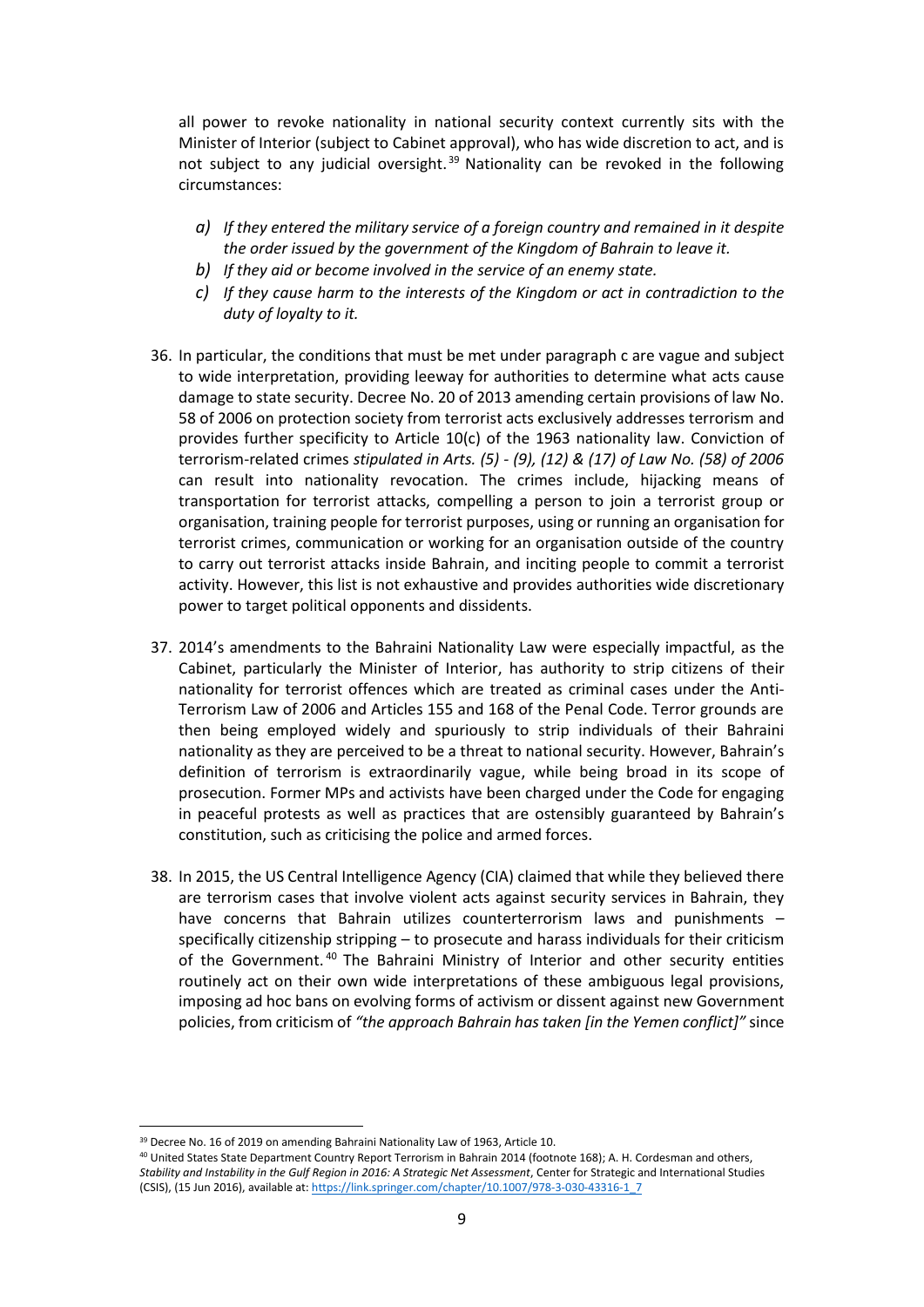2015,<sup>41</sup> to *"any expression of sympathy with […] Qatar or opposition to […] Bahrain"*. 42 Citizens who engage in such activities risk having their citizenship revoked as punishment. The legal developments and transfers of power that have taken place to reach the current status quo, with all revocation power being concentrated with the Minister, reflect and mirror political developments. Many of these changes were brought about to retroactively provide lawfulness to clearly unlawful decisions, which did not follow the existing laws.

- 39. Currently, there has been no systemic change that would prevent revocation of citizenship, and subsequently statelessness from occurring again. The Bahrainis who have had their citizenships restored still fear possible retaliation from their government if they voice dissent for this reason. This enduring fear has effectively silenced many activists as well.<sup>43</sup> Furthermore, the combined impact of powers if nationality revocation and discrimination in acquisition of nationality is that the children of (formerly) Bahraini men who were stripped of their nationality are at heightened risk of being denied Bahraini citizenship and being rendered stateless.<sup>44</sup>
- 40. There is no data on the safety of citizens from reprisals by the state.<sup>45</sup> At this time, it is difficult to determine whether Bahrain's reforms on revocation of nationality and statelessness will in fact protect victims from revocation of nationality or reprisals from the State making complaints related revocation of nationality. Lack of transparency from the government institutions remains a major obstacle to reform in Bahrain.

#### **Case Study: Mr Ibrahim Karimi**

- 41. To further demonstrate the how Bahrain's practice of arbitrary citizenship deprivation contravenes international law, and the significant human rights impact of this practice, below is an overview of the experience of Mr. Ibrahim Karimi, who was one of the first group of 31 people, to be stripped of their citizenship in 2012.<sup>46</sup>
- 42. Mr. Karimi had been arbitrarily arrested several times by the Bahraini authorities for exercising his right to freedom of expression, association, and peaceful assembly. In February 1981, he was arrested and detained for participating in peaceful protests and was imprisoned for three months, during which he reportedly was tortured and illtreated. Shortly after being released, he was deported without any legal measures or justification, and with no official papers. Mr. Karimi remained in exile for 21 years, until he returned to Bahrain in 2002.

<sup>41</sup> Quoted in Justin Gengler, "The Political Economy of Sectarianism: How Gulf Regimes Exploit Identity Politics as a Survival Strategy," in Frederic Wehrey (Ed.), *Beyond Sunni and Shi'a: The Roots of Sectarianism in a Changing Middle East*, Oxford University Press: 2017, Print.

<sup>42</sup> "Bahrain says it will jail Qatar supporters for up to five years," *The Telegraph*, (8 June 2017), available at: [https://www.telegraph.co.uk/news/2017/06/08/bahrain-says-will-jail-qatar-supporters-five-years/;](https://www.telegraph.co.uk/news/2017/06/08/bahrain-says-will-jail-qatar-supporters-five-years/) Salam for Democracy and Human Rights, "Decade of Oppression: Authoritarianism in Bahrain 2011-2021", (2021), pp 28-29, available at[: https://salam](https://salam-dhr.org/?p=4309)[dhr.org/?p=4309.](https://salam-dhr.org/?p=4309)

<sup>&</sup>lt;sup>43</sup> Salam for Democracy and Human Rights, "Decade of Oppression: Authoritarianism in Bahrain 2011-2021", (2021), p 56, available at[: https://salam-dhr.org/?p=4309.](https://salam-dhr.org/?p=4309)

<sup>44</sup> See Law No. 58 of 2006 with Respect to Protecting the Society from Terrorist Acts.

<sup>45</sup> Human Rights Measurement Initiative, Bahrain[, https://rightstracker.org/en/country/BHR?as=hi](https://rightstracker.org/en/country/BHR?as=hi)

<sup>&</sup>lt;sup>46</sup> For the full case study and other case studies, see Salam Democracy for Human Rights, Hawiati, Institute on Statelessness and Inclusion, 'Arbitrary Revocation of Nationality in Bahrain - A Tool of Oppression', available at: [https://files.institutesi.org/Arbitrary\\_Revocation\\_of\\_Nationality\\_in\\_Bahrain.pdf.](https://files.institutesi.org/Arbitrary_Revocation_of_Nationality_in_Bahrain.pdf)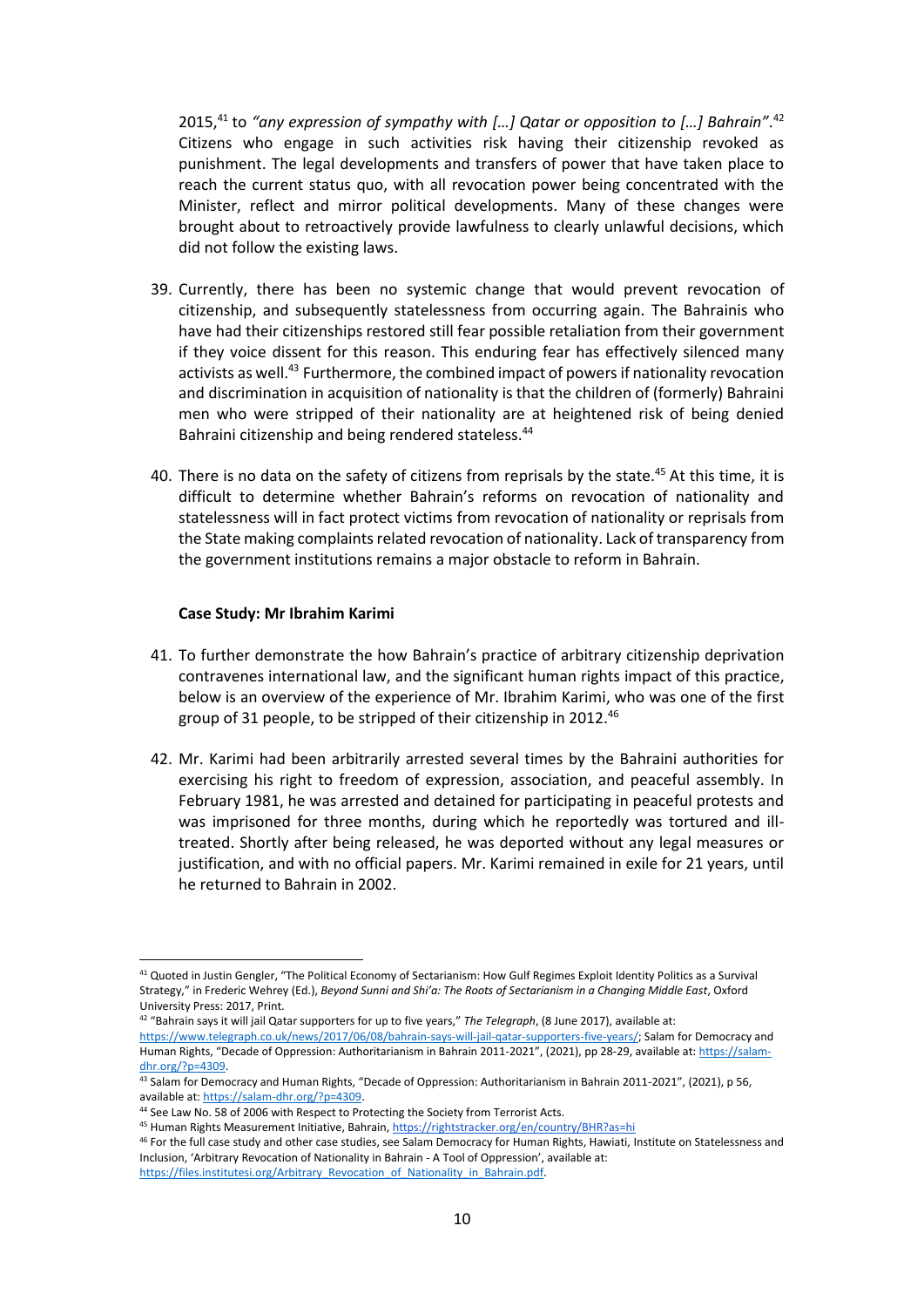- 43. During the 2011 Bahraini uprising, Mr. Karimi was arrested by the National Security Agency on 14 April and detained for two months in a National Security Agency prison in the Serdab Castle, where he was again, allegedly tortured and ill-treated. He was accused of spreading false rumours and incitement to hatred against the regime, and he was sentenced to a year in prison.
- 44. After Mr. Karimi was released from prison in April 2012, he heard via the media about the Interior Minister's decision to strip him and 30 other individuals of their nationality. None of the individuals had any previous communications on the matter of this decision, nor had they been subject to any investigations or even questioning.
- 45. Mr. Karimi appealed the decision on 28 February 2013. The appeal was based on the claim that the revocation of nationality decision was by the Interior Minister, without consulting the King, making the decision itself unlawful according to the legal framework at the time. On 29 April 2014, the First Civil Court denied the appeal on the basis that the government has the full right to assess what harms the integrity and stability of its internal and external security. This decision in effect, meant that the issuance or revocation of citizenship is not subject to judicial oversight.
- 46. After his nationality was revoked, Mr. Karimi had no other nationality and was rendered stateless. He was later arrested and forced to hand over his ID, passport and any other official papers. He was then charged with illegally staying in the country without a valid residence permit, and on 28 October 2014, the Fifth Lower Criminal Court ordered his deportation. His lawyer lodged an appeal the next day, and the deportation order was halted until the court issued its verdict.
- 47. On 26 September 2015, Mr. Karimi was arrested at his home without an arrest warrant. The officers took mobile phones that belonged to him and his family, and other electric devices. He was interrogated at the Criminal Investigations Directorate without a lawyer present, about a Twitter account "FreejKarimi" that criticized Saudi Arabia over the deaths of hundreds of people during Hajj. Although he denied being the owner of the account, he was allegedly tortured and forced to sign a confession pleading guilty to the charges for being the owner of the twitter account and an electric-shock device.
- 48. During his trial before the Fifth Lower Criminal Court in Manama, defence witnesses were not allowed to be summoned. On 31 March 2016, the Court sentenced him to two years of imprisonment and a fine of 2,000 Bahraini Dinar for "publicly inciting hatred and contempt against the regime", "publicly insulting the king" and "publicly insulting Saudi Arabia and its king". He was also sentenced to one-month imprisonment for "possession of an electric-shock device without authorisation from the Ministry of Interior". Meanwhile, in a separate case, the Court of Appeals in Manama upheld Ibrahim Karimi's deportation order on 8 March 2016. After serving his sentence in Jaw Central prison, Mr. Karimi was deported to Iraq on 30 October 2017. Mr. Karimi currently lives in Mashhad, Iran with his family. He remains stateless to this day.

# **Issue III – Human Rights Violations Faced By Stateless people**

49. Deprivation of the right to nationality, since birth or later in life, can result in the denial of other fundamental human rights. Those affected lose access to their bank accounts, their right to work, their access to education, their pensions, their healthcare, any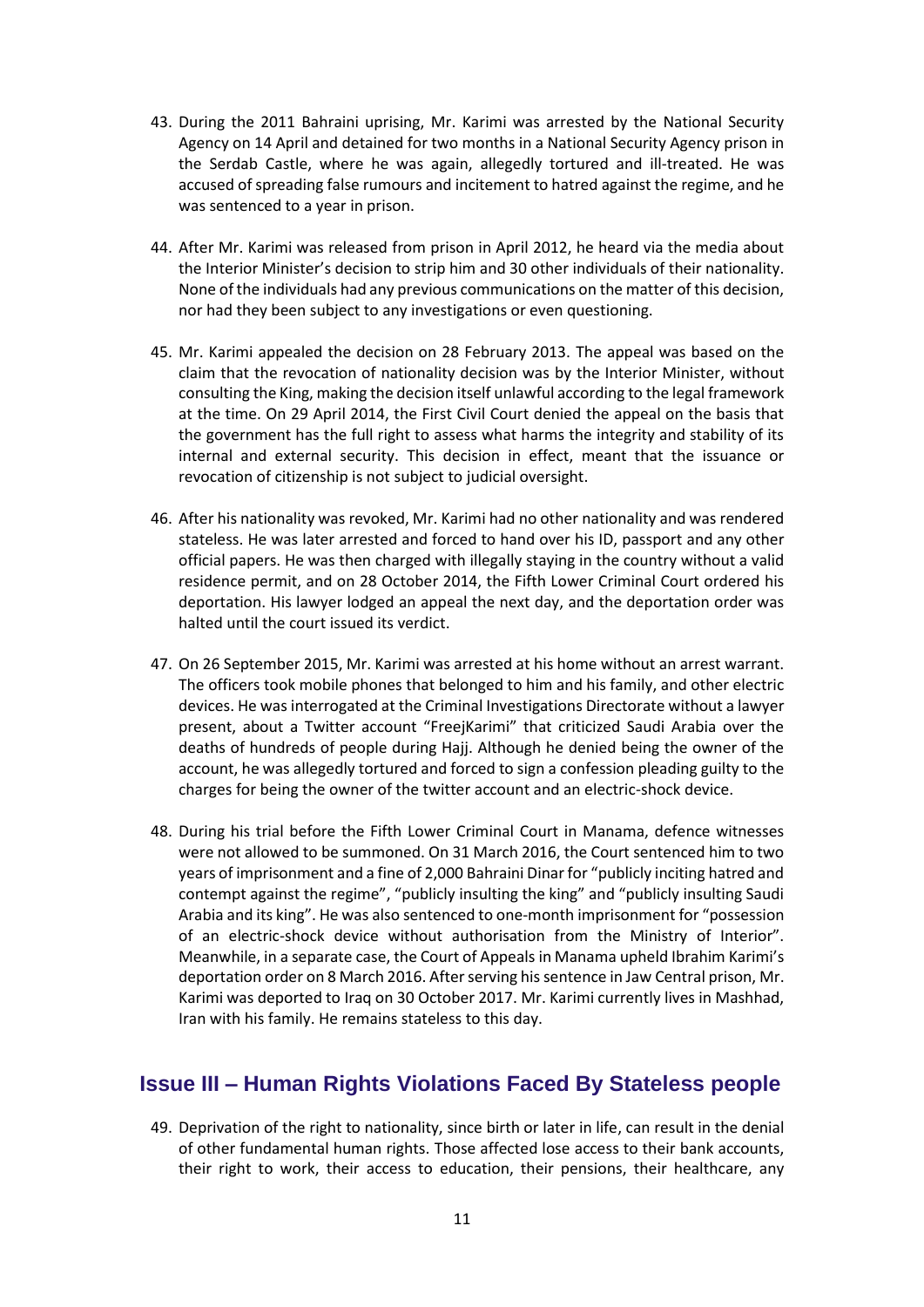housing allowances, and their right to register their child at birth, violating several of Bahrain's international obligations under ICCPR and CRC. Moreover, the official documentation of those stripped of their nationality becomes invalid rendering those affected unable to travel outside Bahrain.

- 50. Stateless children in Bahrain also face significant challenges in accessing basic rights. As citizenship is only passed to children through male citizens in all but the rarest cases children born to Bahraini men who have been stripped of their citizenship, will not be considered Bahraini citizens, even when the mother is a Bahraini citizen. The discriminatory nature of the nationality law therefore puts children at heightened risk of statelessness with a subsequent threat to the enjoyment of their fundamental rights.
- 51. Stateless people's right to reside in the country remains precarious. Many individuals who have been stripped of their nationality have received deportation orders once the revocation takes place, without any clear determination as to how they may travel or where they can go. Stateless children have to renew their residency permits yearly. Once they are adults, they have to be sponsored by an employer to continue living in Bahrain.
- 52. 434 former Bahraini citizens currently remain stripped of their nationality. Bahrain has made no comment on whether their citizenships will ever be restored. Individuals who have had their Bahraini citizenship restored do not enjoy full rights in respect to housing, social allowances, social welfare, and healthcare, and continue to face discrimination and harassment from Bahraini institutions. <sup>47</sup> These individuals have received no reparations for any finances or properties seized upon revocation of their citizenship or for the subsequent additional hardships experienced. Additionally, affected activists and former politicians are forbidden from running for political office, even if their Bahraini nationality has been restored.

<sup>&</sup>lt;sup>47</sup> For more information on revocation of citizenship in Bahrain and the name of the victims, See Salam DHR's advocacy campaign "*Ana Bahraini*" at: <https://www.anabahraini.org/>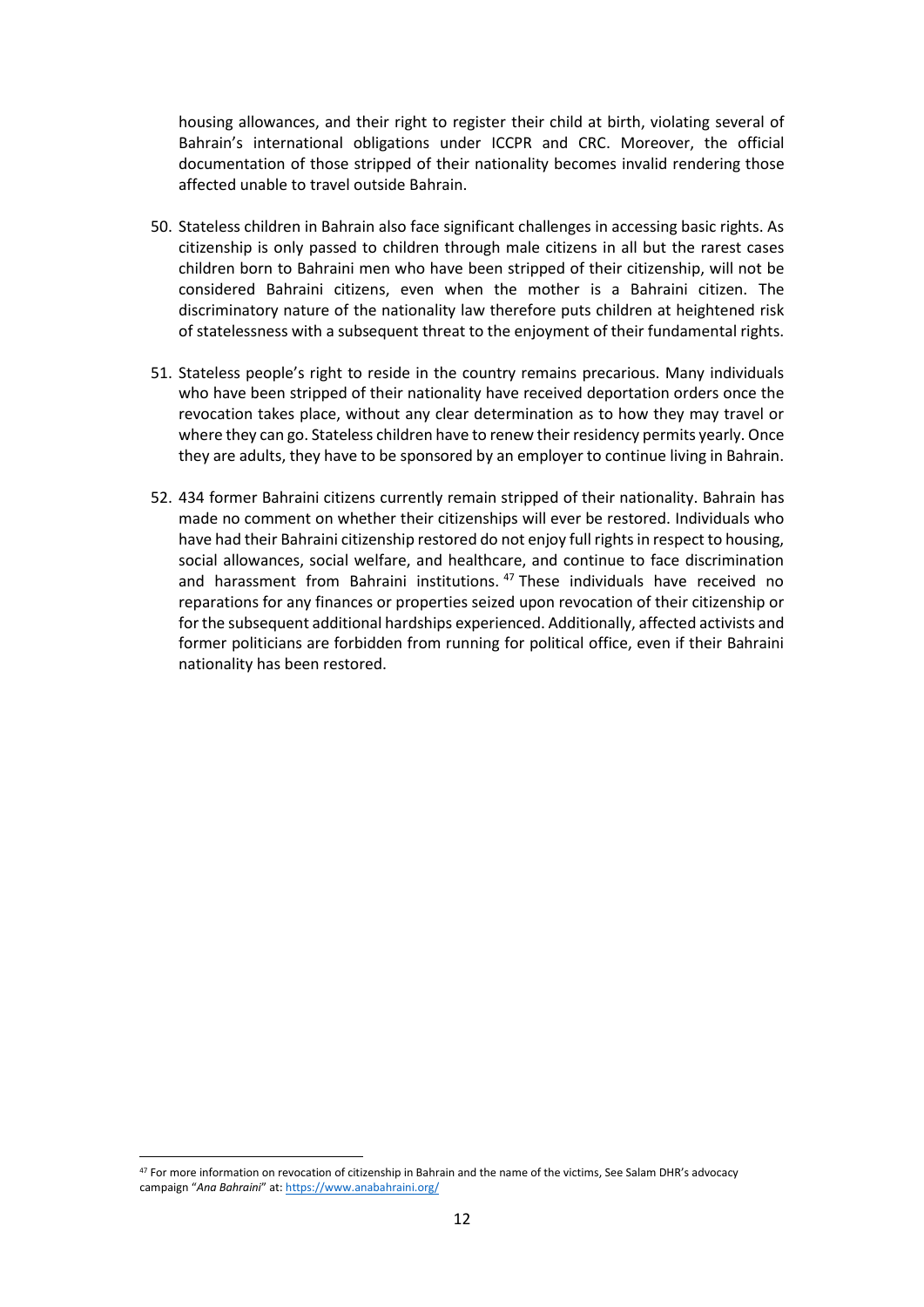# **Recommendations**

Based on the above information, the co-submitting organisations urge reviewing States to make the following recommendations to Bahrain:

- I. Comprehensively amending the nationality law to:
	- a) Uphold the right of Bahraini women to confer their nationality on their children and spouse on an equal basis with men;
	- b) Prevent naturalised Bahraini women from automatically losing their nationality upon termination of marriage; and
	- c) Remove reservations to CEDAW Article 9.
- II. Revoke Article 353 of the Penal Code as soon as possible and publicize its repeal.
- III. Protect everyone's right to a nationality, and ensure that national laws comply with international obligations as set out in the Principles on Deprivation of Nationality in a National Security Context, which prohibit the arbitrary and discriminatory deprivation of nationality, require the avoidance of statelessness and adherence to procedural safeguards and fair trial rights.
- IV. Reform its laws on nationality deprivation to bring them in line with international standards, including by:
	- a. Repealing Article 10 of the current nationality law which empowers the Minister of Interior to revoke nationality.
	- b. Ensuring that individuals are notified of decisions, and have a suspensive right of appeal before an independent court, meaning that decisions to deprive nationality are not enforced until all appeals are exhausted.
	- c. Introducing provisions to ensure that deprivation of nationality will be prohibited if it results in statelessness.
- V. Impose a moratorium on the practice of nationality deprivations, or in the very least, reform its practice to bring it in line with international standards and principles of natural justice, including by:
	- a. Ceasing the practice of targeting political rivals, dissidents and human rights defenders for citizenship deprivation.
	- b. Ensuring that those deprived of their citizenship are not harassed, arrested, detained, tortured, separated from their families or subject to other human rights abuses as a consequence of their nationality deprivation.
	- c. Ending the practice of declaring that citizens deprived of nationality are unlawfully on the territory, stopping the deportation of those who had their nationality revoked and allowing all those who were deported to return to their country as citizens with full rights.
- VI. Restore individuals' nationality that has been stripped by Bahrain's authorities, together with the full rights associated with citizenship.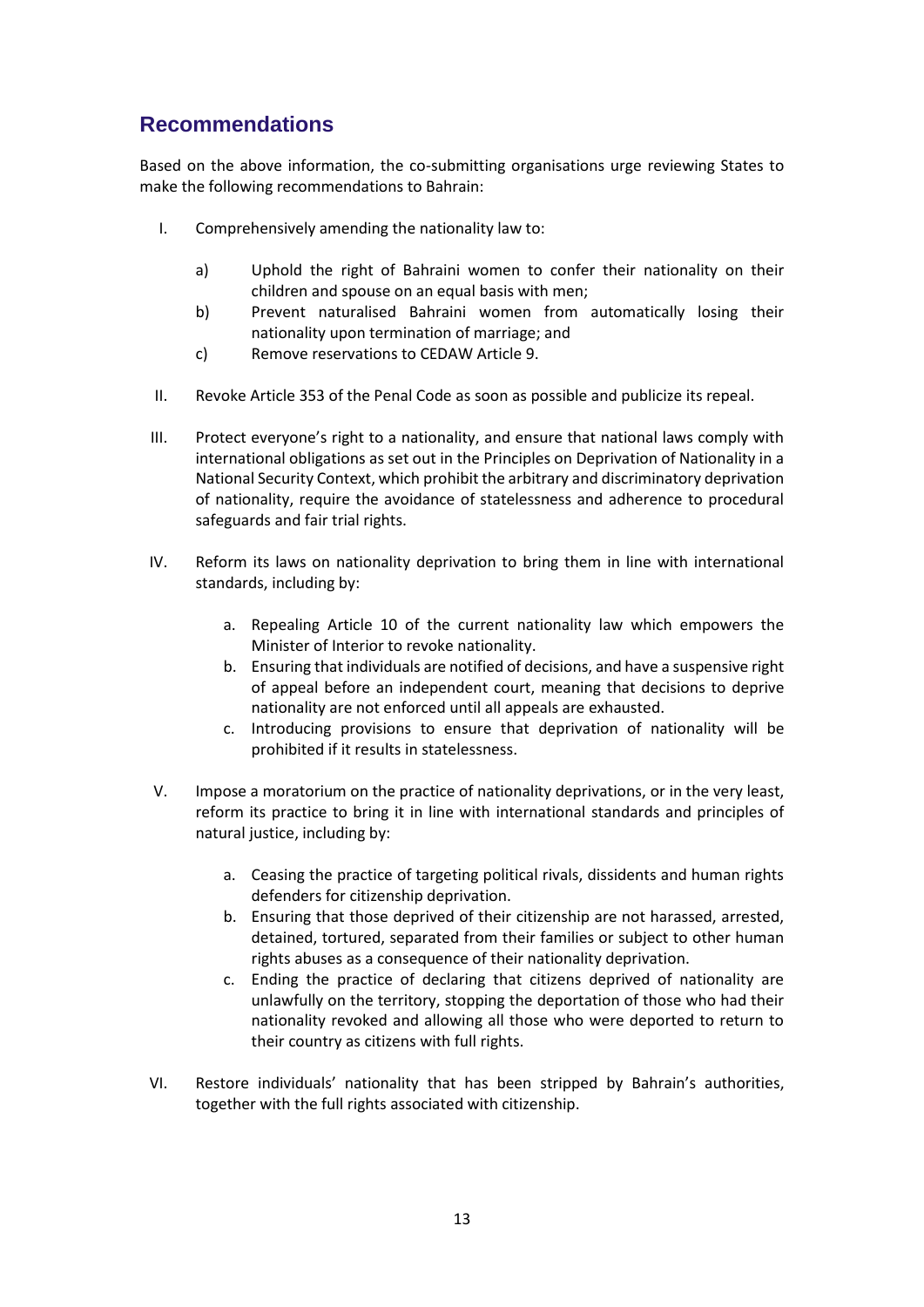- VII. Ensure that stateless individuals living in Bahrain can access their fundamental rights, including the right to education, freedom of movement, healthcare, own property and access social services.
- VIII. Accede to and fully implement the 1954 and 1961 Statelessness Conventions.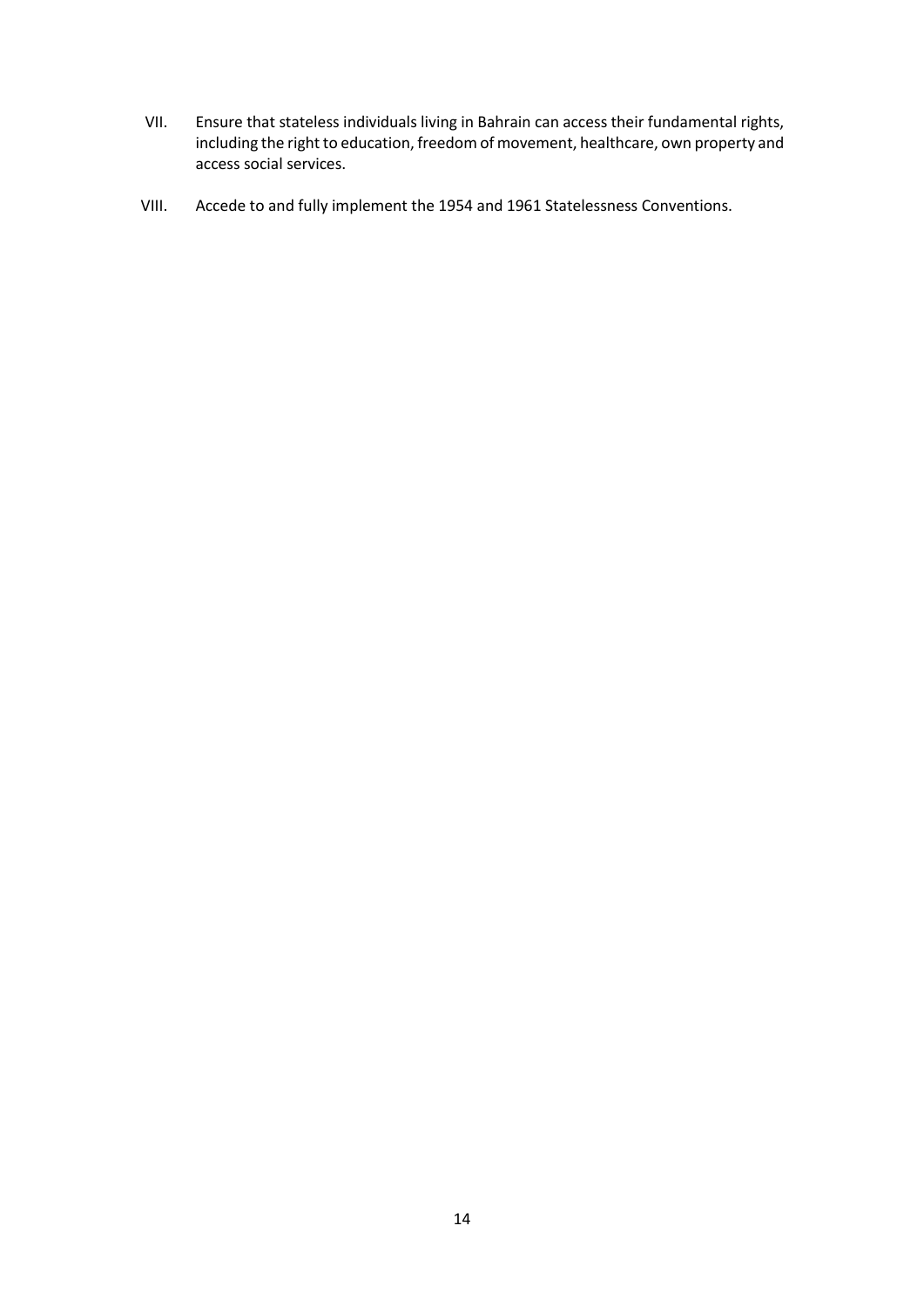# **ANNEX**

#### **I. List of Recommendations Relating to the Right to a Nationality to Bahrain Before UN Mechanisms**

#### **UPR 3RD CYCLE**

#### **Accepted recommendations:**

- Amend the citizenship law to enable women to transfer nationality to their children without restriction and on an equal basis with men (*Slovenia*);<sup>48</sup>
- Finalise the draft law amending certain provisions of the 1963 Citizenship Act to enable Bahraini women married to non-Bahraini men to confer their nationality on their children without any conditions (*Botswana*);<sup>49</sup>
- Expedite the legal procedures relating to the Bahraini Nationality Act of 1963, thus allowing citizenship to be granted, without restrictions, to children of Bahraini women married to foreigners (*Sierra Leone*);<sup>50</sup>
- Step up efforts in amending the law allowing the granting of Bahraini citizenship to children whose mothers are married to foreigners (*Philippines*);<sup>51</sup>
- Deploy all necessary measures to ensure the quick adoption and implementation of the law on nationality to give nationality to children of Bahraini women married to foreigners (*Uruguay*).<sup>52</sup>
- Make necessary efforts to reform all legislation that is discriminatory towards women, in particular the nationality act and the family affair laws (Argentina);<sup>53</sup> and
- End the practice of revoking citizenship from individuals (*Denmark*);<sup>54</sup>

#### **Noted recommendations:**

- Accede to the Convention relating to the Status of Stateless Persons (*Mexico*);<sup>55</sup>
- Amend the 2006 law on protecting society from terrorist acts to avoid imposing statelessness on individuals and minimise the negative impact on the families of those affected (*Germany*):<sup>56</sup>
- Speed up the legislative process to operationalise the draft law amending the nationality act so as to address the problem of statelessness in the country (*Uganda*);<sup>57</sup>
- Amend article 10(c) of the 1963 Citizenship Act to bring it into line with international standards (*Belgium*):<sup>58</sup>
- End the practice of revocation of citizenship, adopt legal and institutional safeguards to prevent discrimination against members of religious minorities and provide effective remedy for victims of arbitrary arrest, detention, summons or travel bans

<sup>48</sup> UN Human Rights Council, 'Report of the Working Group on the Universal Period Review: Bahrain', A/HRC/36/3, (10 July 2017), Recommendation 114.149., available at[: https://www.upr-info.org/sites/default/files/document/bahrain/session\\_27\\_-](https://www.upr-info.org/sites/default/files/document/bahrain/session_27_-_may_2017/a_hrc_36_3_e.pdf) [\\_may\\_2017/a\\_hrc\\_36\\_3\\_e.pdf.](https://www.upr-info.org/sites/default/files/document/bahrain/session_27_-_may_2017/a_hrc_36_3_e.pdf) 

<sup>49</sup> Ibid. 114.150.

<sup>50</sup> Ibid.

<sup>51</sup> Ibid. 114.151.

<sup>52</sup> Ibid. 114.152. <sup>53</sup> Ibid. 114.153.

<sup>54</sup> Ibid. 114.174.

<sup>55</sup> Ibid. 114.16.

<sup>56</sup> Ibid. 114.71.

<sup>57</sup> Ibid. 114.173.

<sup>58</sup> Ibid.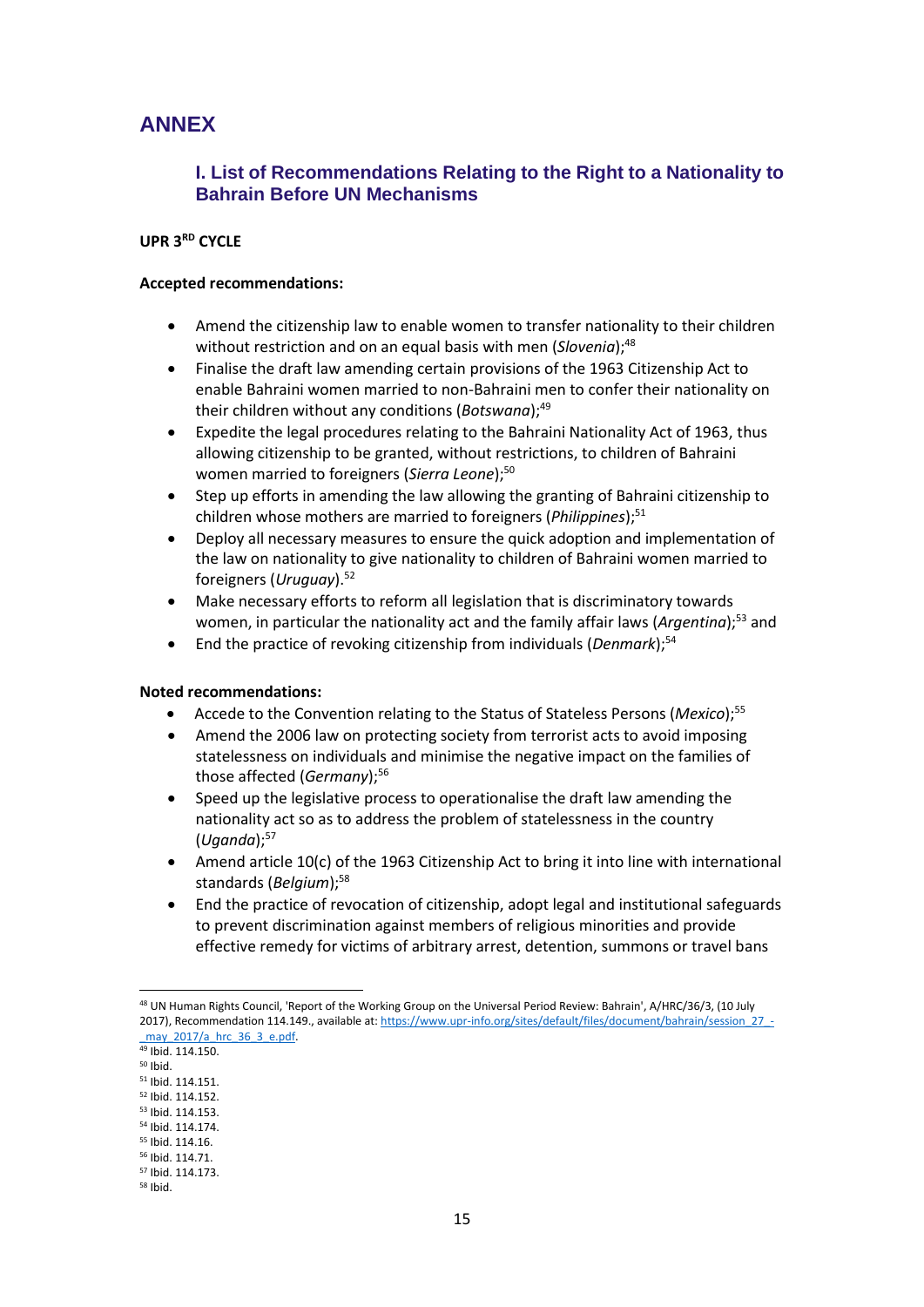(*Czechia*);<sup>59</sup>

- End the practice of arbitrarily revoking citizenship, especially where this renders individuals stateless and forces them into exile (*Belgium*):<sup>60</sup> and
- Abolish the practice of revoking nationality as a punishment on any grounds (*Mexico*).<sup>61</sup>

#### **Treaty Bodies**

Gender equal nationality laws:

Committee on the Rights of the Child:

- Conduct comprehensive public education and awareness-raising programmes, including campaigns, to combat and prevent discrimination against girls, Baharna and Ajam children and children born to foreign or stateless fathers;
- Amend its Citizenship Act to ensure the right of nationality for all children of Bahraini women married to non-Bahraini men, to establish safeguards to prevent children from being stateless and to ensure that citizenship of such children is not revoked;
- Guarantee the right to acquire Bahraini citizenship for all children currently residing in the State who would otherwise be stateless, regardless of their own or their parent's legal status.<sup>62</sup>

Human rights Committee:

• Repeal all discriminatory provisions against women in its legislation; in particular, expedite adoption of the amendments to the Nationality Act to ensure that women and men have equal rights in transmitting their nationality to their children.<sup>63</sup>

Committee on Economic, Social and Cultural Rights:

• Review all laws and regulations with a view to repealing or amending those that are discriminatory or have a discriminatory effect on women, including laws on nationality and inheritance.<sup>64</sup>

Revocation of nationality:

Human Rights Committee:

- The State party should, as a matter of urgency, take specific steps to amend its current legislation to ensure that citizenship is not revoked, except in accordance with the Covenant and international standards and under independent judicial review.<sup>65</sup> Committee Against Torture:
	- The State party should refrain from using revocation of citizenship as a form of reprisal against human rights defenders, journalists and any other critics who are

 $61$  Ibid.

[https://tbinternet.ohchr.org/\\_layouts/15/treatybodyexternal/Download.aspx?symbolno=CRC%2fC%2fBHR%2fCO%2f4-](https://tbinternet.ohchr.org/_layouts/15/treatybodyexternal/Download.aspx?symbolno=CRC%2fC%2fBHR%2fCO%2f4-6&Lang=en) [6&Lang=en](https://tbinternet.ohchr.org/_layouts/15/treatybodyexternal/Download.aspx?symbolno=CRC%2fC%2fBHR%2fCO%2f4-6&Lang=en)

<sup>59</sup> Ibid. 114.175.

<sup>60</sup> Ibid. 114.176.

<sup>&</sup>lt;sup>62</sup> Committee on the Rights of the Child, 'Concluding observations on the combined forth to sixth periodic reports of Bahrain', CRC/C/BHR/CO/4-6, (27 February 2019), para. 17 and 22, available at:

 $63$  Human Rights Committee, 'Concluding observations on the initial report of Bahrain', CCPR/C/BHR/CO/1, (15 November 2018), para. 20, available at:

[https://tbinternet.ohchr.org/\\_layouts/15/treatybodyexternal/Download.aspx?symbolno=CCPR%2fC%2fBHR%2fCO%2f1&Lang=](https://tbinternet.ohchr.org/_layouts/15/treatybodyexternal/Download.aspx?symbolno=CCPR%2fC%2fBHR%2fCO%2f1&Lang=en) [en.](https://tbinternet.ohchr.org/_layouts/15/treatybodyexternal/Download.aspx?symbolno=CCPR%2fC%2fBHR%2fCO%2f1&Lang=en)

<sup>&</sup>lt;sup>64</sup> Committee on Social, Cultural and Economic Rights, 'Concluding observations on the initial report of Bahrain', E/C.12/BHR/CO/1, (4 March 2022), para. 17, available at:

[https://tbinternet.ohchr.org/\\_layouts/15/treatybodyexternal/Download.aspx?symbolno=E%2fC.12%2fBHR%2fCO%2f1&Lang=e](https://tbinternet.ohchr.org/_layouts/15/treatybodyexternal/Download.aspx?symbolno=E%2fC.12%2fBHR%2fCO%2f1&Lang=en) [n.](https://tbinternet.ohchr.org/_layouts/15/treatybodyexternal/Download.aspx?symbolno=E%2fC.12%2fBHR%2fCO%2f1&Lang=en)

<sup>&</sup>lt;sup>65</sup> Human Rights Committee, 'Concluding observations on the initial report of Bahrain', CCPR/C/BHR/CO/1, (15 November 2018), para. 62, available at:

[https://tbinternet.ohchr.org/\\_layouts/15/treatybodyexternal/Download.aspx?symbolno=CCPR%2fC%2fBHR%2fCO%2f1&Lang=](https://tbinternet.ohchr.org/_layouts/15/treatybodyexternal/Download.aspx?symbolno=CCPR%2fC%2fBHR%2fCO%2f1&Lang=en) [en.](https://tbinternet.ohchr.org/_layouts/15/treatybodyexternal/Download.aspx?symbolno=CCPR%2fC%2fBHR%2fCO%2f1&Lang=en)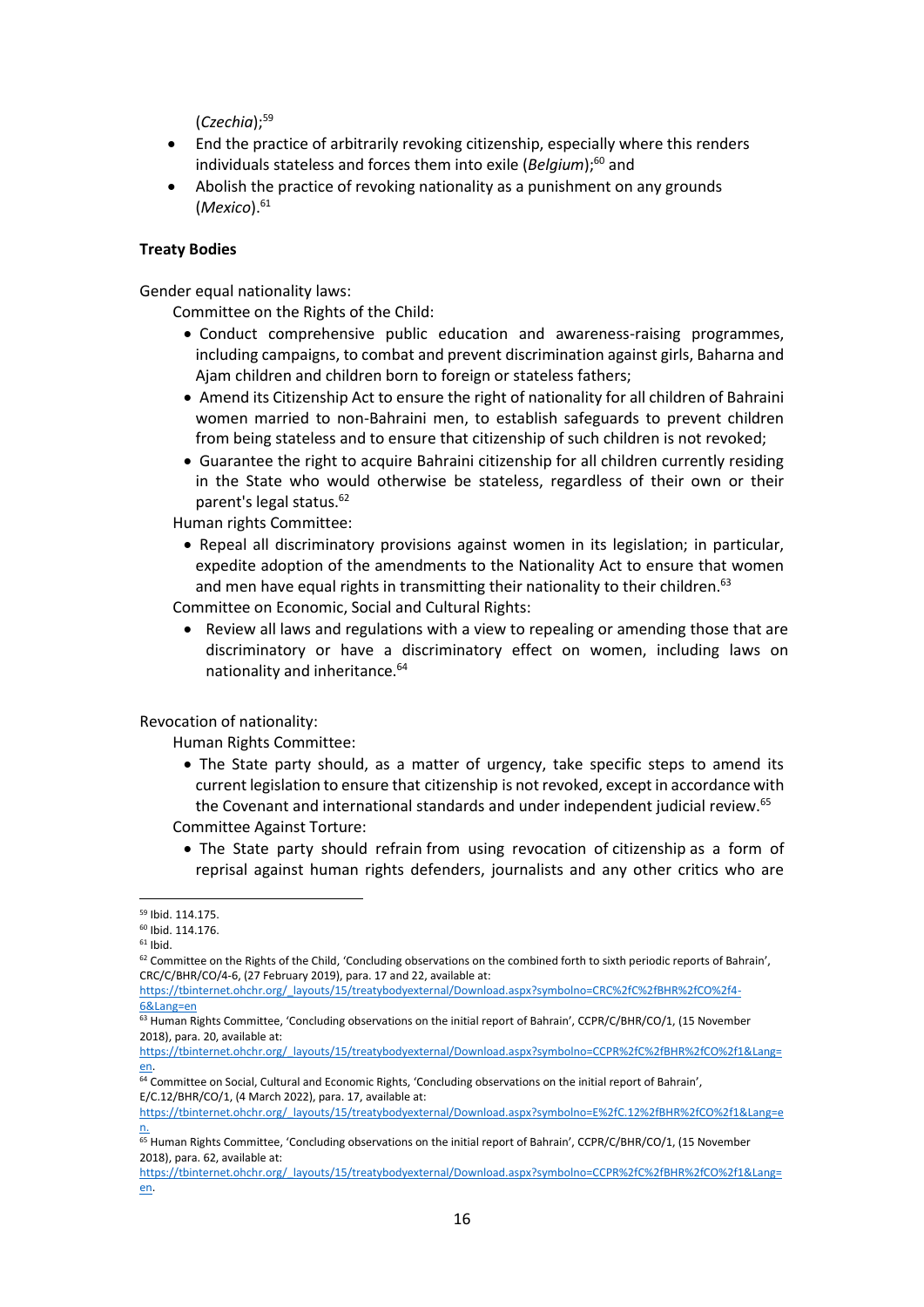political activists and not in favour of the authorities.<sup>66</sup>

Ratifying international instruments:

Committee on the Rights of the Child:

• Consider ratifying the Convention relating to the Status of Stateless Persons and the Convention on the Reduction of Statelessness.<sup>67</sup>

Committee on the Elimination of Discrimination Against Women:

- Expedite the amendments to the Nationality Law to bring it into full compliance with article 9 of the Convention, and to withdraw its reservation to article 9 (2);
- Accede to international instruments to address the situation of stateless persons, including the 1954 Convention relating to the Status of Stateless Persons and that 1961 Convention on the Reduction of Statelessness.<sup>68</sup>

Committee on Economic, Social and Cultural Rights:

• Consider ratifying the 1954 Convention relating to the Status of Stateless Persons and the 1961 Convention on the Reduction of Statelessness.<sup>69</sup>

Enjoyment of human rights by stateless people:

Committee on Economic, Social and Cultural Rights:

- Take effective measures to identify and address different barriers faced by disadvantaged and marginalized individuals and groups in accessing healthcare and services, including, person with disabilities, persons deprived of their liberty, stateless persons and migrant workers;
- The Committee recommends that the State party take all measures necessary to guarantee in law and in practice non-discriminatory access to compulsory and freeof-charge primary and secondary education to all children, in particular disadvantaged and marginalized children, including but not limited to children of migrant workers, stateless children, children deprived of their liberty and children with disabilities;
- Adopt the measures necessary to prevent and reduce statelessness with a view to guaranteeing their non-discriminatory access to economic, social and cultural rights.<sup>70</sup>

<sup>68</sup> Committee on the Elimination of Discrimination Against Women, 'Concluding observations on the third periodic report of Bahrain', CEDAW/C/BHR/CO/3, (10 March 2014), para. 33, available at:

<sup>66</sup> Committee Against Torture, 'Concluding observations on the second and third periodic reports of Bahrain', CAT/C/BHR/CO/2- 3, (29 May 2017), para. 33, available at:

[https://tbinternet.ohchr.org/\\_layouts/15/treatybodyexternal/Download.aspx?symbolno=CAT%2fC%2fBHR%2fCO%2f2-](https://tbinternet.ohchr.org/_layouts/15/treatybodyexternal/Download.aspx?symbolno=CAT%2fC%2fBHR%2fCO%2f2-3&Lang=en) [3&Lang=en.](https://tbinternet.ohchr.org/_layouts/15/treatybodyexternal/Download.aspx?symbolno=CAT%2fC%2fBHR%2fCO%2f2-3&Lang=en)

<sup>&</sup>lt;sup>67</sup> Committee on the Rights of the Child, 'Concluding observations on the combined forth to sixth periodic reports of Bahrain', CRC/C/BHR/CO/4-6, (27 February 2019), para. 22, available at:

[https://tbinternet.ohchr.org/\\_layouts/15/treatybodyexternal/Download.aspx?symbolno=CRC%2fC%2fBHR%2fCO%2f4-](https://tbinternet.ohchr.org/_layouts/15/treatybodyexternal/Download.aspx?symbolno=CRC%2fC%2fBHR%2fCO%2f4-6&Lang=en) [6&Lang=en](https://tbinternet.ohchr.org/_layouts/15/treatybodyexternal/Download.aspx?symbolno=CRC%2fC%2fBHR%2fCO%2f4-6&Lang=en)

[https://tbinternet.ohchr.org/\\_layouts/15/treatybodyexternal/Download.aspx?symbolno=CEDAW%2fC%2fBHR%2fCO%2f3&Lan](https://tbinternet.ohchr.org/_layouts/15/treatybodyexternal/Download.aspx?symbolno=CEDAW%2fC%2fBHR%2fCO%2f3&Lang=en) [g=en.](https://tbinternet.ohchr.org/_layouts/15/treatybodyexternal/Download.aspx?symbolno=CEDAW%2fC%2fBHR%2fCO%2f3&Lang=en)

<sup>&</sup>lt;sup>69</sup> Committee on Social, Cultural and Economic Rights, 'Concluding observations on the initial report of Bahrain', E/C.12/BHR/CO/1, (4 March 2022), para. 15, available at:

[https://tbinternet.ohchr.org/\\_layouts/15/treatybodyexternal/Download.aspx?symbolno=E%2fC.12%2fBHR%2fCO%2f1&Lang=e](https://tbinternet.ohchr.org/_layouts/15/treatybodyexternal/Download.aspx?symbolno=E%2fC.12%2fBHR%2fCO%2f1&Lang=en) [n.](https://tbinternet.ohchr.org/_layouts/15/treatybodyexternal/Download.aspx?symbolno=E%2fC.12%2fBHR%2fCO%2f1&Lang=en)

<sup>70</sup> Ibid. 41, 47 and 15.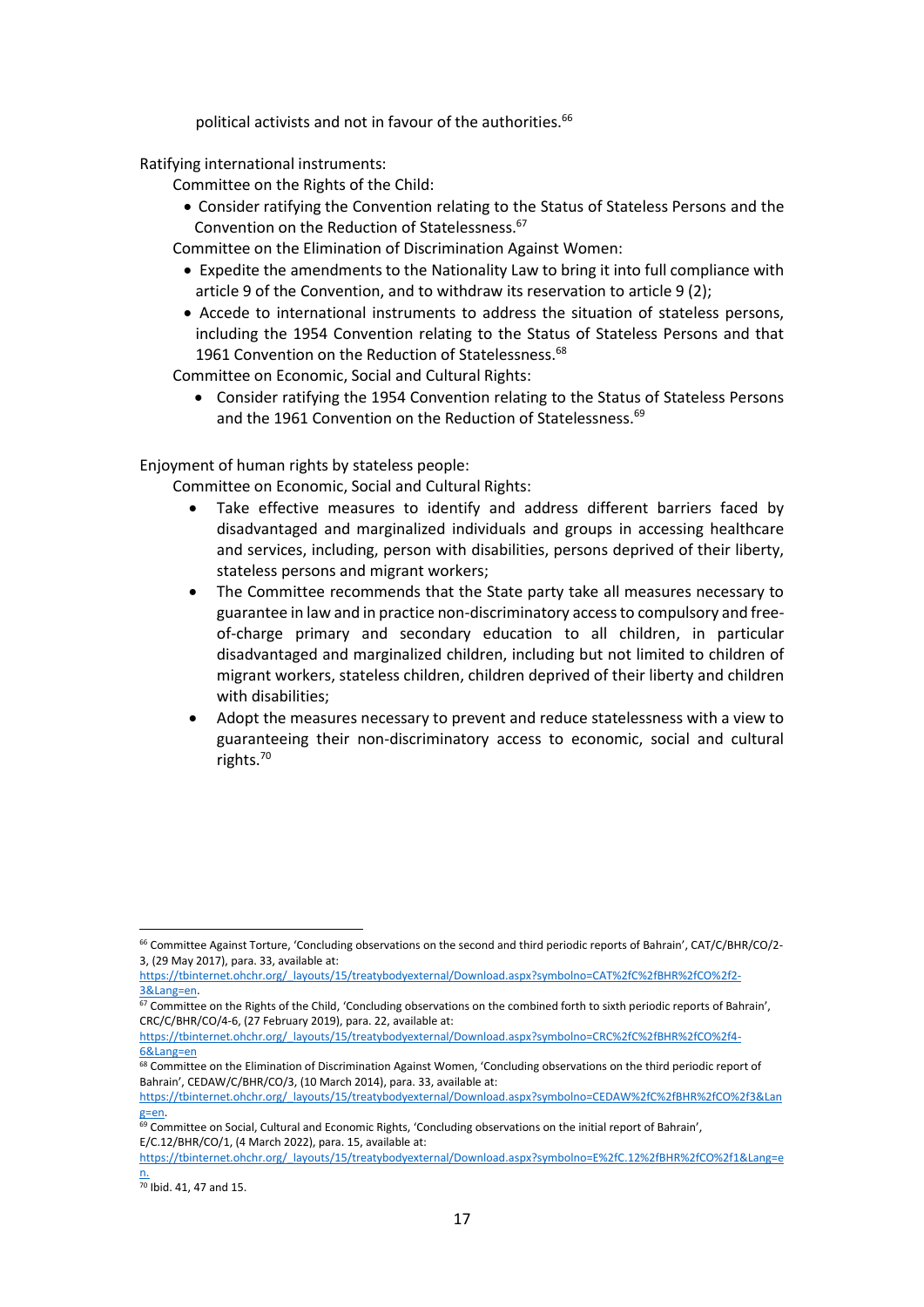### **II. List of Recommendations Relating to Gender Equality in Previous UPR Cycles**

#### **UPR 1 ST Cycle<sup>71</sup>**

A gender perspective be included in the planning of the next stages, including the outcome of the review (Slovenia).

Initiating a public campaign with the view to removing reservations to CEDAW, ratifying the Optional Protocol, and harmonizing national legislation with the Convention. Bahrain was invited to inform about plans in this regard (Slovenia).

#### UPR 2<sup>ND</sup> Cycle<sup>72</sup>

115.7. Withdraw reservations to the Convention on the Elimination of all forms of Discrimination against Women and ratify its Optional Protocol (Uruguay);

115.8. Withdraw reservations to Convention on the Elimination of all forms of Discrimination against Women (Chile);

115.9. Withdraw reservations to CEDAW as well as to other conventions and ratify the Optional Protocol to CEDAW and other outstanding core human rights instruments (Slovenia);

115.10. Withdraw its reservations to CEDAW as soon as possible (Republic of Korea);

115.39. Continue progress in the implementation of policies designed for the advancement of women and ensuring quality social services that are universal in coverage and benefit the whole of the population (Cuba);

115.48. Continue its efforts to strengthen the policies, programs and mechanism for enhancing women rights (Bangladesh);

115.49. Continue the enactment of laws and the strengthen of policies aimed at safeguarding the position of women and strengthening their roles in society (Egypt);

115.50. Modernize the national plan for the development of Bahraini women in line with the anti-discrimination programs and to evaluate the effects of those programs and projects on the development of them and the society at large (Oman);

115.51. Continue the efforts in favour of the promotion of women's rights (Senegal);

<sup>71</sup> UN Human Rights Council, 'Report of the Working Group on the Universal Period Review: Bahrain', A/HRC/8/19, (22 May 2008), available at[: https://www.upr-info.org/sites/default/files/document/bahrain/session\\_1\\_-](https://www.upr-info.org/sites/default/files/document/bahrain/session_1_-_april_2008/ahrc819bahraine.pdf) [\\_april\\_2008/ahrc819bahraine.pdf.](https://www.upr-info.org/sites/default/files/document/bahrain/session_1_-_april_2008/ahrc819bahraine.pdf)

 $\frac{1}{2}$  UN Human Rights Council, 'Report of the Working Group on the Universal Period Review: Bahrain', A/HRC/21/6, (6 July 2012), available at[: https://www.upr-info.org/sites/default/files/document/bahrain/session\\_13\\_-\\_may\\_2012/ahrc216bahraine.pdf.](https://www.upr-info.org/sites/default/files/document/bahrain/session_13_-_may_2012/ahrc216bahraine.pdf)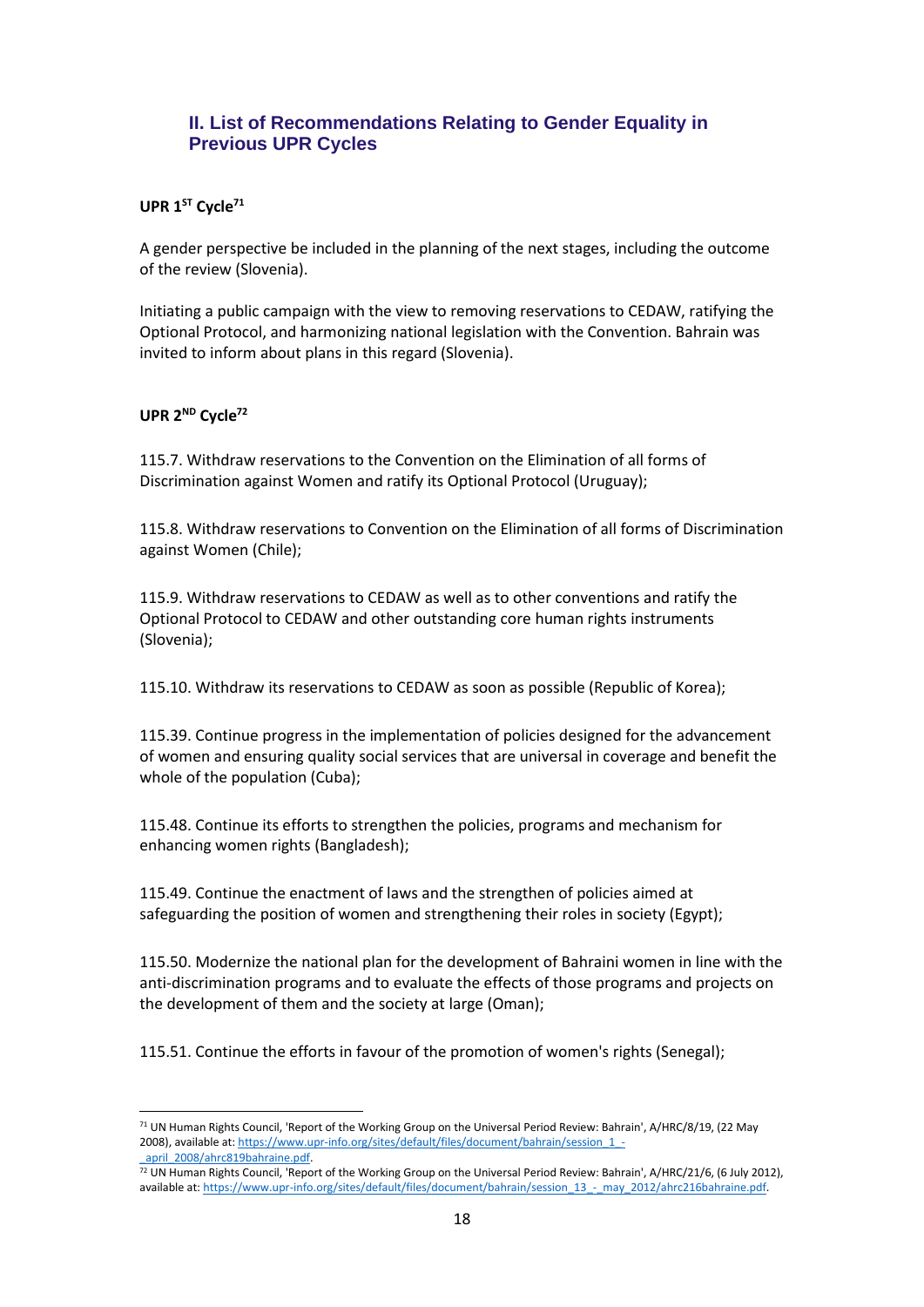115.68. Take further measures, including legislative, in order to expand rights and opportunities of women and promote gender equality (Belarus);

115.69. Take all necessary measures to combat all forms of discrimination against women and enhance their participation is State institution (Jordan);

115.71. Continue its efforts to empower women economically, politically, and socially, and to take all necessary measures to eliminate all forms of discrimination against women. (Morocco);

115.72. Strengthen its efforts to promote gender equality (Republic of Korea);

115.73. Continue promoting initiatives aimed at empowering women of the country in their economic, political and social level (Chile);

115.74. Continue to pay attention to promoting gender equality and eliminating discrimination against women (Singapore);

155.77. Continue supporting national initiatives that promote the full respect for human rights in particular the field of the rights of women (Nicaragua);

115.96. Take the necessary measures in order to eliminate all discriminatory treatment of Bahraini women married to non-citizens in Bahrain (Argentina);

#### **UPR 3 RD Cycle<sup>73</sup>**

114.1 Ratify the main human rights instruments to which Bahrain is not yet party, and adapt its national legislation to these and withdraw its reservations to the Convention on the Elimination of All Forms of Discrimination against Women (Spain);

114.8 Ratify the Optional Protocol to the Convention on the Elimination of All Forms of Discrimination against Women (Guatemala);

114.49 Strengthen education for law enforcement personnel on international human rights laws, including the Convention on the Elimination of All Forms of Discrimination against Women and the International Covenant on Civil and Political Rights (Republic of Korea);

114.73 Continue efforts to promote the participation of women in political, economic, social and all other spheres (Myanmar);

114.88 Implement a national strategy to tackle the trafficking of women and girls, while building on its excellent work to ensure the effective protection of all workers, including migrant workers, against discrimination, and to ratify the 2014 protocol to the Forced

<sup>73</sup> UN Human Rights Council, 'Report of the Working Group on the Universal Period Review: Bahrain', A/HRC/36/3, (10 July 2017), available at[: https://www.upr-info.org/sites/default/files/document/bahrain/session\\_27\\_-](https://www.upr-info.org/sites/default/files/document/bahrain/session_27_-_may_2017/a_hrc_36_3_e.pdf) [\\_may\\_2017/a\\_hrc\\_36\\_3\\_e.pdf.](https://www.upr-info.org/sites/default/files/document/bahrain/session_27_-_may_2017/a_hrc_36_3_e.pdf)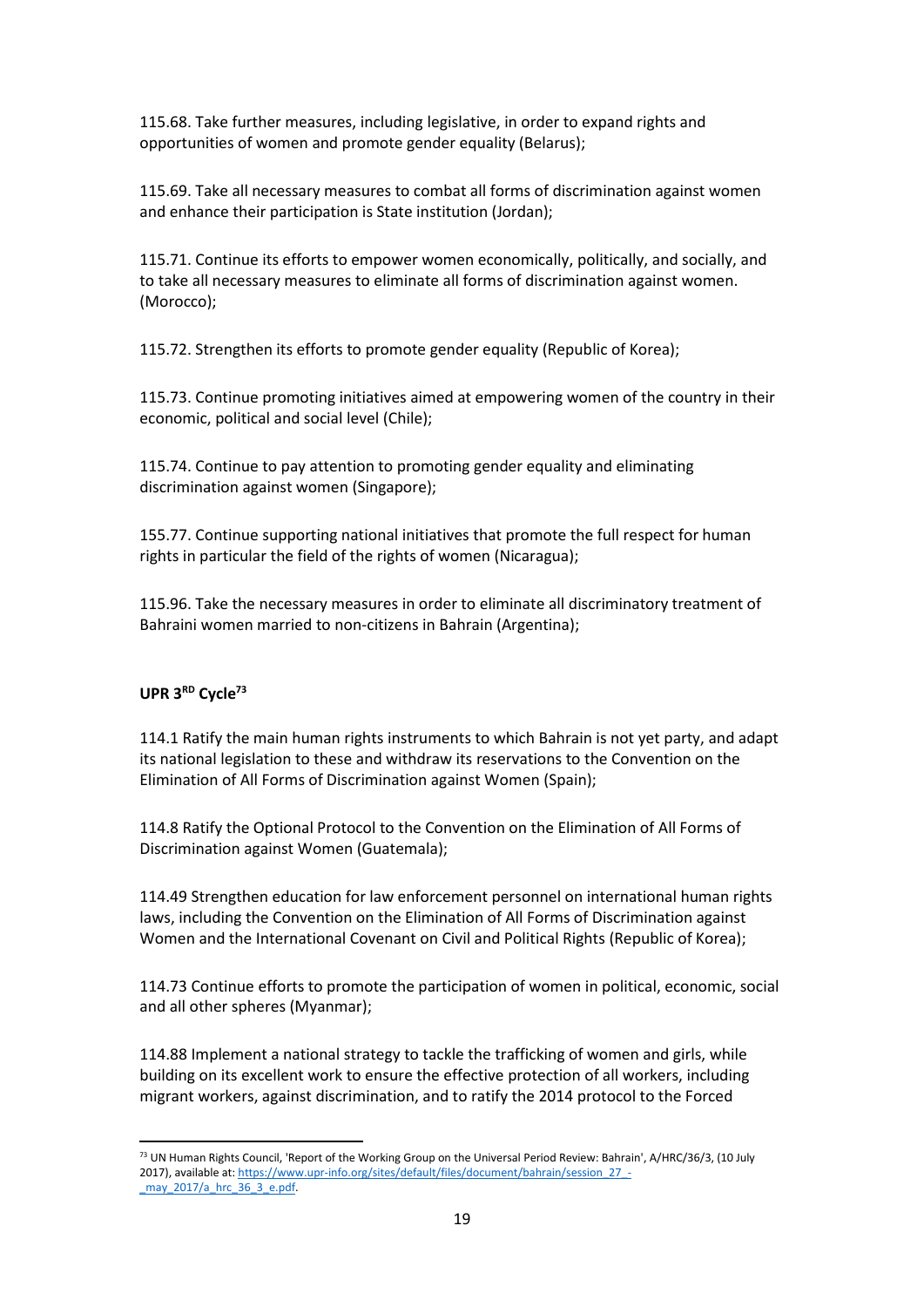Labour Convention, 1930 of the International Labour Organization (United Kingdom of Great Britain and Northern Ireland);

114.98 Adopt a law to protect human rights defenders that includes special protection for vulnerable groups of defenders, including women defenders and those who express themselves through the Internet and social media (Mexico);

114.132 Continue to promote the rights of vulnerable groups, in particular girls, women, migrants and persons with disabilities (Senegal);

114.134 Review its legislation in order to eliminate provisions that are discriminatory against women (Czechia);

114.135 Take necessary measures to eliminate all forms of discrimination against women (Myanmar);

114.136 Pursue efforts to enhance women's rights and fight all sorts of discrimination against women (Tunisia);

114.137 Further its work in empowering women, promoting gender equality and eliminating discrimination and violence against women and children by, inter alia, amending and promulgating relevant laws and implementing the national plan for the advancement of Bahraini women (Thailand);

114.138 Continue to implement policies that promote gender equality and provide women with opportunities to play an active role in social, economic and political spheres (Singapore);

114.139 Continue to seek and cooperate with partners in the field of the implementation of the national plan for the advancement of Bahraini women (2022) in order to build a competitive and sustainable society in the kingdom (Oman);

114.140 Continue to promote gender equality and actively implement the national plan for the advancement of Bahraini women 2013-2022 (China);

114.141 Fully implement the national plan for the advancement of Bahraini women (2022) in its five lines (Cuba);

114.142 Pursue further measures to strengthen gender equality and guarantee the status of women in society at all levels (Algeria);

114.143 Continue empowering Bahraini women in the economic, political and social spheres (Egypt);

114.144 Continue efforts to promote gender equality and women's political, social and economic empowerment (Nepal);